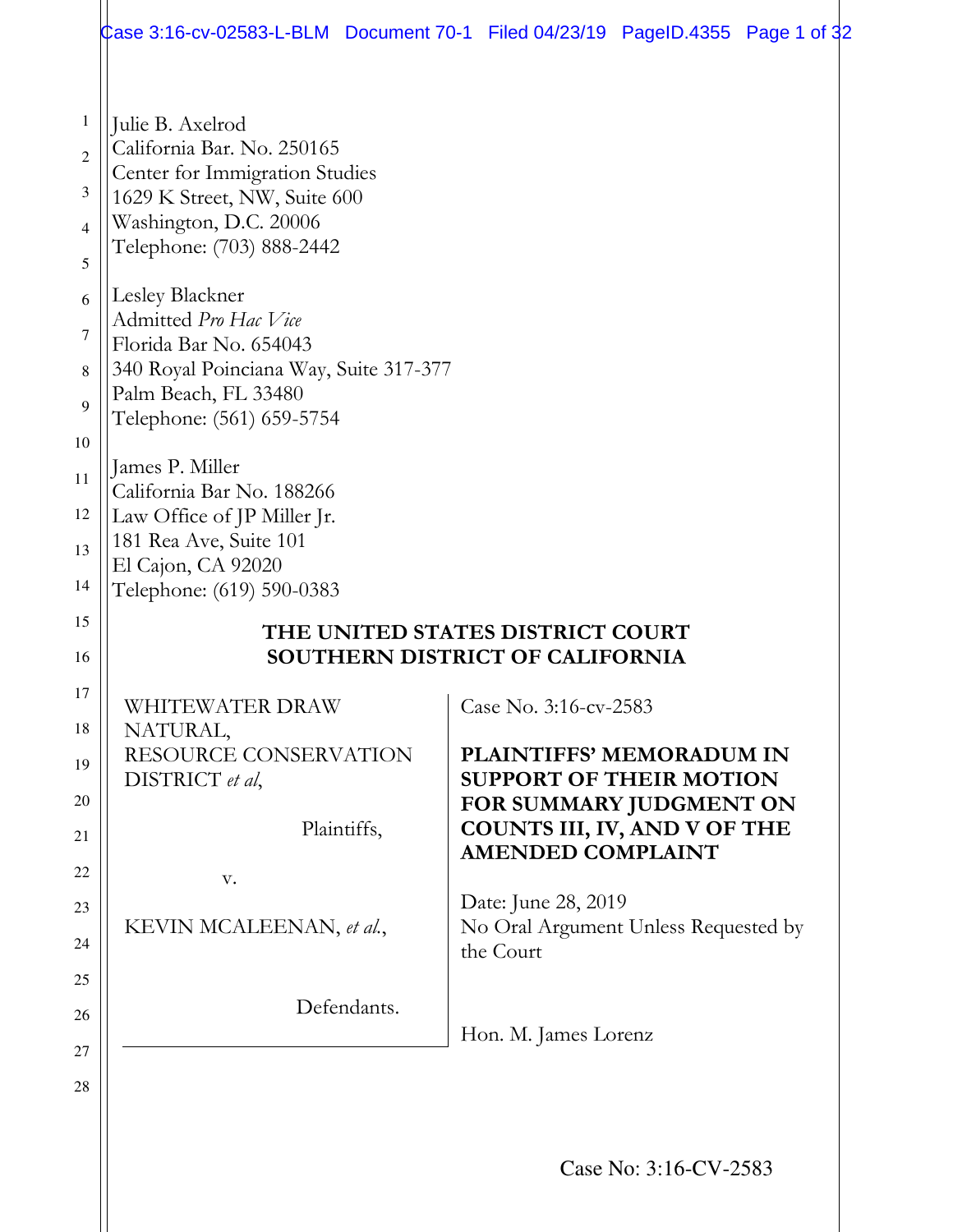|              |             |                       | <b>TABLE OF CONTENTS</b>                                                                                                                 |
|--------------|-------------|-----------------------|------------------------------------------------------------------------------------------------------------------------------------------|
| I)           |             |                       |                                                                                                                                          |
| $\text{II}$  |             |                       |                                                                                                                                          |
| $\text{III}$ |             |                       |                                                                                                                                          |
| IV)          | $\Lambda$ ) |                       | Plaintiff is entitled to summary judgment on Count III because the                                                                       |
|              |             |                       | adoption of CATEX A3 was invalid on its face under NEPA.  4                                                                              |
|              | 1)          |                       |                                                                                                                                          |
|              | 2)          |                       | Legal standard governing the adoption of a categorical exclusion                                                                         |
|              |             |                       | in the Ninth Circuit and CEQ regulations: specificity and scoping                                                                        |
|              |             |                       | The adoption of CATEX A3 fails NEPA's requirements 9                                                                                     |
|              | 3)          | (a)                   | CATEX A3 is too broad under CEQ's NEPA Regulations,                                                                                      |
|              |             |                       |                                                                                                                                          |
|              |             | (b)                   | CATEX A3 fails to conduct any form of scoping for                                                                                        |
|              |             |                       | potential individual or cumulative impacts as required by                                                                                |
|              |             | (c)                   | CATEX A3 violates DHS's own requirements on                                                                                              |
|              |             |                       |                                                                                                                                          |
|              | B)          |                       | Plaintiffs are entitled to summary judgment on Count IV because DHS's<br>four invocations of CATEX A3 are arbitrary and capricious under |
|              | 1)          | <b>NEPA</b><br>$A3$ . | Procedural Background of Each of the Invocations of CATEX                                                                                |
|              |             | (a)                   | The Expansion of the Student Exchange Visitor Program                                                                                    |
|              |             |                       |                                                                                                                                          |
|              |             |                       | $\left( 1\right)$<br>$\binom{11}{1}$                                                                                                     |
|              |             | (b)                   | Expansion of the Optional Practical Training Program                                                                                     |
|              |             |                       |                                                                                                                                          |
|              |             |                       | $\left( 1\right)$                                                                                                                        |
|              |             |                       | (i)                                                                                                                                      |
|              |             | (c)                   | The adoption of increased flexibility for employment                                                                                     |
|              |             |                       | $\binom{1}{1}$                                                                                                                           |
|              |             |                       | (11)                                                                                                                                     |
|              |             |                       |                                                                                                                                          |
|              |             | (d)                   | Creation of International Entrepreneur Program  16                                                                                       |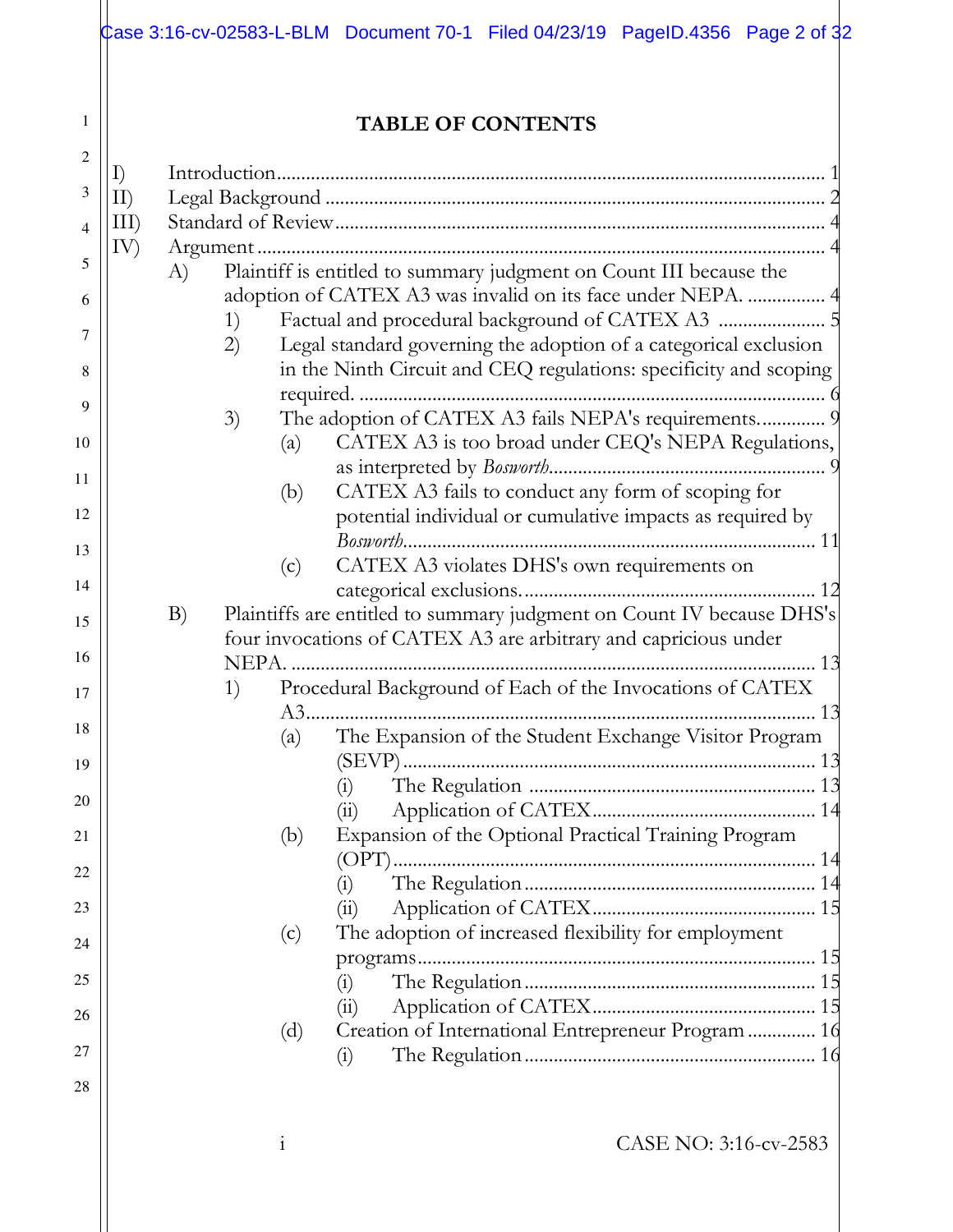|          |               | Case 3:16-cv-02583-L-BLM Document 70-1 Filed 04/23/19 PageID.4357 Page 3 of 32                                             |
|----------|---------------|----------------------------------------------------------------------------------------------------------------------------|
|          |               |                                                                                                                            |
| 1        |               | (i)                                                                                                                        |
| 2        | 2)            | Legal Standard: requirements for the application of categorical                                                            |
| 3        |               |                                                                                                                            |
|          | 3)            | DHS's four invocations of CATEX A3 are arbitrary and                                                                       |
| 4        |               | DHS employs circular reasoning in its applications of<br>(a)                                                               |
| 5        |               |                                                                                                                            |
| 6        |               | (b)                                                                                                                        |
| 7        |               | (c)                                                                                                                        |
| 8        |               | Invoking a categorical exclusion on these four actions<br>(d)<br>violates DHS's own NEPA procedures, because despite       |
|          |               | DHS's assertions, each action is a regulatory update that is                                                               |
| 9        |               | part of a larger action, namely the existing regulatory                                                                    |
| 10       |               |                                                                                                                            |
| 11       |               | By initiating a categorical exclusion with no original NEPA<br>(e)<br>analysis and which segments the impacts of connected |
| 12       |               | actions, DHS has improperly avoided analyzing the                                                                          |
| 13       |               | cumulative effect of growth-inducing impacts of these                                                                      |
| 14       | $\mathcal{C}$ | The Plaintiff is entitled to Summary Judgment on Count IV 24                                                               |
| 15       | 1)            |                                                                                                                            |
| 16       | 2)            | The administrative record shows that the June 2, 2014 FONSI                                                                |
| 17       |               | 25                                                                                                                         |
|          |               |                                                                                                                            |
| 18       |               |                                                                                                                            |
| 19       |               |                                                                                                                            |
| 20<br>21 |               |                                                                                                                            |
| 22       |               |                                                                                                                            |
| 23       |               |                                                                                                                            |
| 24       |               |                                                                                                                            |
| 25       |               |                                                                                                                            |
| 26       |               |                                                                                                                            |
| 27       |               |                                                                                                                            |
| 28       |               |                                                                                                                            |
|          |               |                                                                                                                            |
|          |               | CASE NO: 3:16-cv-2583<br>11                                                                                                |
|          |               |                                                                                                                            |
|          |               |                                                                                                                            |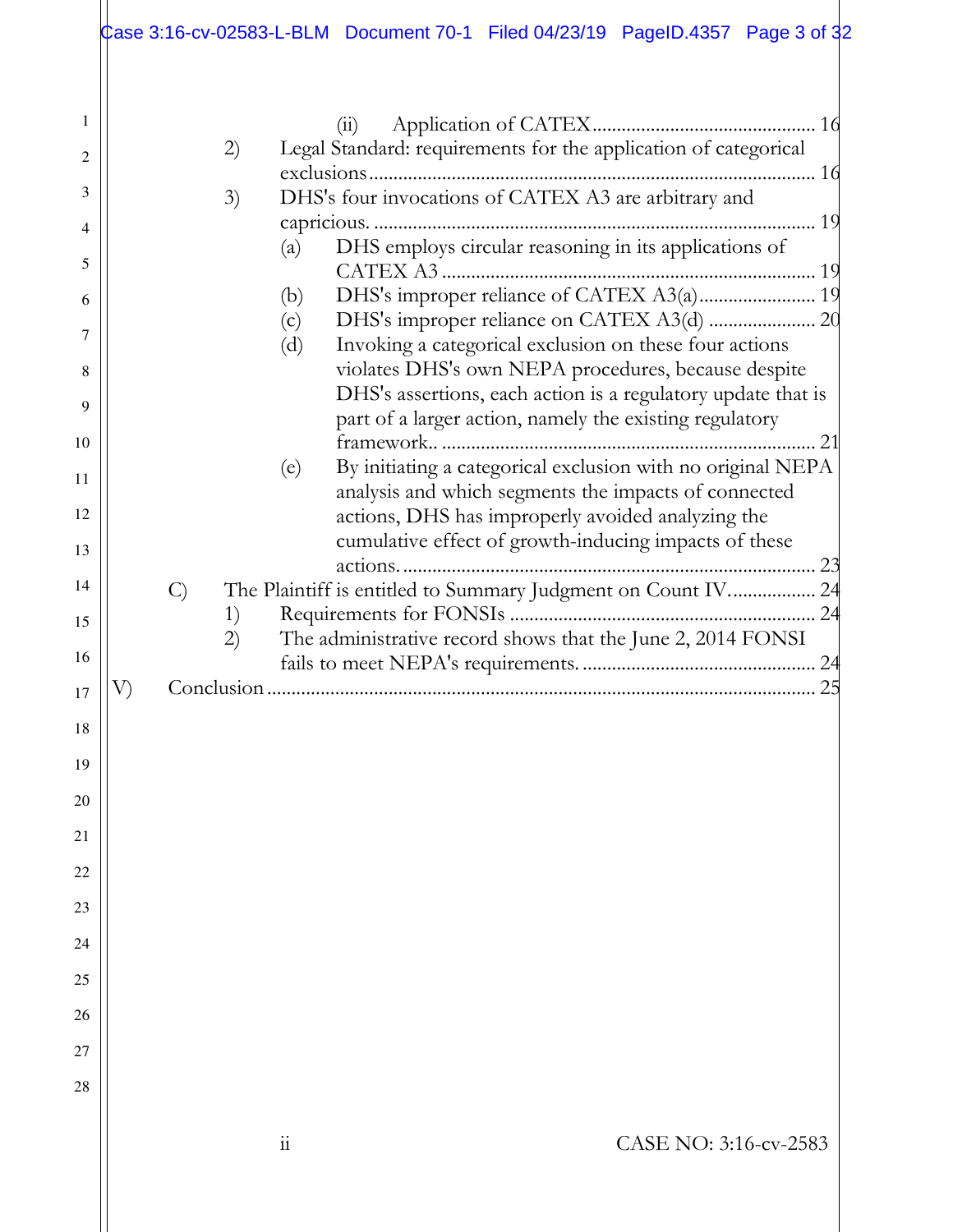| Case 3:16-cv-02583-L-BLM Document 70-1 Filed 04/23/19 PageID.4358 Page 4 of 32 |  |  |  |
|--------------------------------------------------------------------------------|--|--|--|
|                                                                                |  |  |  |

### **TABLE OF AUTHORITIES**

#### 3 **Cases**

1

| 4        | Alaska Ctr. For Env't v. U.S. Forest Service, 189 F.3d 851(9th Cir. 1999). 6, 7, 9, 17    |
|----------|-------------------------------------------------------------------------------------------|
| 5        |                                                                                           |
| 6        | Alliance for the Wild Rockies v. Weber, 979 F. Supp. 2d 1118, 1125 (D. Montana 2013)  7   |
| 7<br>8   |                                                                                           |
| 9<br>10  | Blue Mountains, Biodiversity Project v. Blackwood, 161 F.3d 1208 (9th Cir 1998 24         |
| 11       | Brady Campaign to Prevent Gun Violence v. Salazar, 612 F. Supp. 2d 1 (D.D.C. 2009)  19    |
| 12<br>13 | Citizens for Better Forestry v. U.S. Dept. of Agriculture, 481 F. Supp. 2d 1059 (N.D. Cal |
| 14       |                                                                                           |
| 15<br>16 | City of Carmel-By-The-Sea v. U.S. Dep't of Transp. 123 F.3d 1142 (9th Cir. 1997) 2        |
| 17       |                                                                                           |
| 18<br>19 | Ctr. for Biological Diversity v. Salazar, 706 F.3d 1085 (9th Cir. 2013)  17,18, 19, 20    |
| 20       | Earth Island Inst. v. U.S. Forest Serv., 442 F.3d 1147 (9th Cir. 2006)                    |
| 21<br>22 | High Sierra Hikers Ass'n v. Blackwell, 390 F.3d 630 (9th Cir. 2004)                       |
| 23<br>24 | 17                                                                                        |
| 25       | Kern v. U.S. Bureau of Land Mgmt., 284 F.3d 1062 (9th Cir. 2002)  6, 18, 19, 21           |
| 26       |                                                                                           |
| 27       | Laguna Greenbelt, Inc. v. U.S. Dep't of Transp. 42 F.3d 517 (9th Cir. 1994) 2             |
| 28       |                                                                                           |
|          |                                                                                           |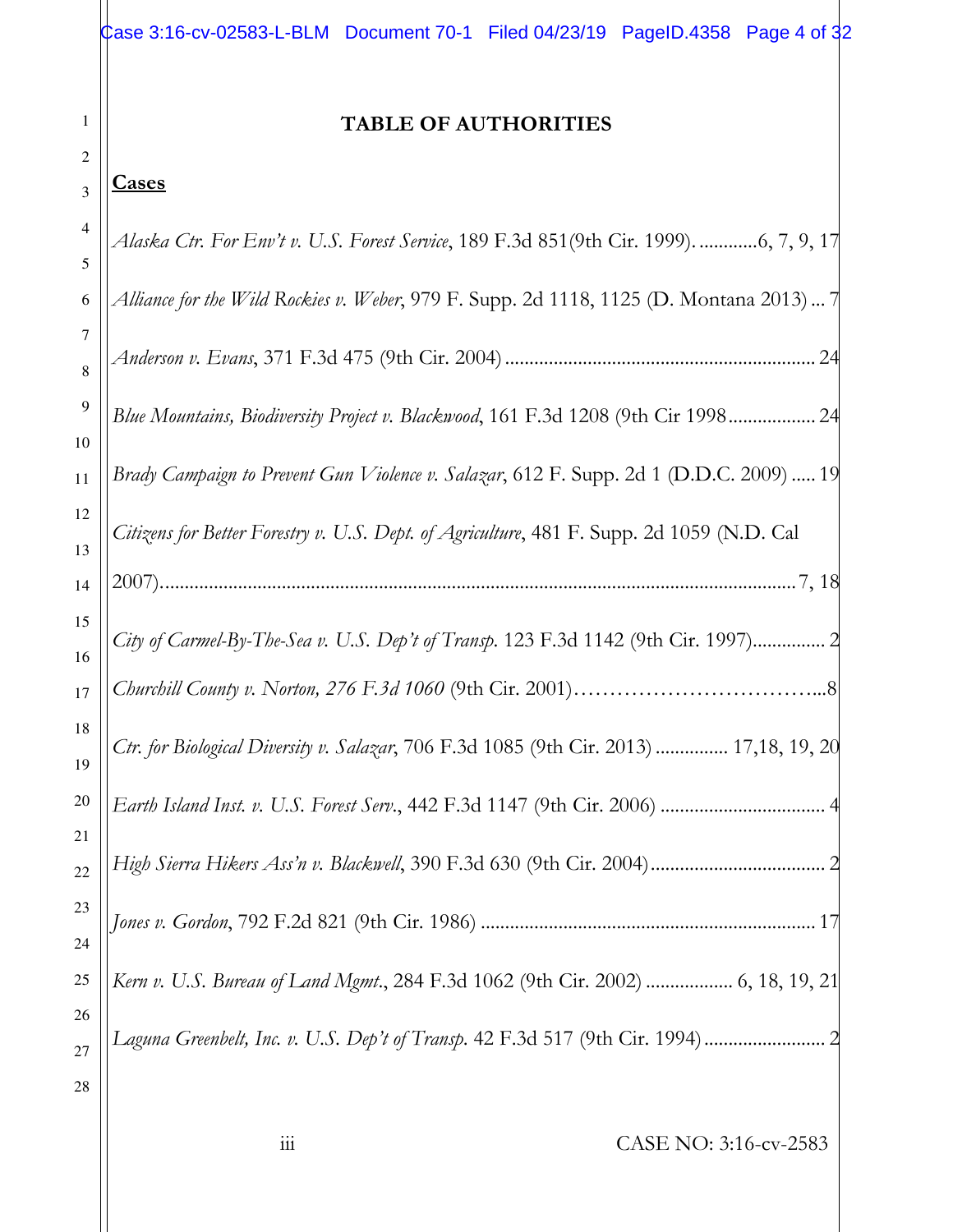| 1              |                                                                                                      |
|----------------|------------------------------------------------------------------------------------------------------|
| 2              |                                                                                                      |
| 3              | Motor Vehicle Mfrs. Ass'n of the U.S., Inc. v. State Farm Mut. Auto. Ins., 463 U.S. 29 (1983).       |
| 4              |                                                                                                      |
| 5              |                                                                                                      |
| 6              |                                                                                                      |
| 7              | Native Ecosystems Council v. Dombeck, 304 F.3d. 886 (9th Cir. 2002) 4, 24                            |
| 8              |                                                                                                      |
| $\overline{9}$ | Ocean Advocates v. U.S. Army Corps of Eng'rs, 402 F.3d 846 (9th Cir. 2005);                          |
| 10             |                                                                                                      |
| 11             |                                                                                                      |
| 12             |                                                                                                      |
| 13             |                                                                                                      |
| 14             | Sierra Nevada Forest Protection Campaign v. Weingardt, 376 F. Supp. 2d 984 (E.D. Cal.                |
| 15             | 24<br>$2005)$                                                                                        |
| 16             |                                                                                                      |
| 17             | <i>Sierra Club v. Bosworth</i> , 510 F.3d 1016 (9th Cir. 2007) 3, 5, 7, 8, 9, 10, 11, 12, 17, 18, 20 |
| 18             |                                                                                                      |
| 19             |                                                                                                      |
| 20             | The Wilderness Soc'y v. U.S. Fish & Wildlife Serv., 353 F.3d 1051 (9th Cir. 2003) 12                 |
| 21             |                                                                                                      |
| 22             | <b>Statutes</b>                                                                                      |
| 23             |                                                                                                      |
| 24             |                                                                                                      |
| 25             |                                                                                                      |
| 26             |                                                                                                      |
| 27             |                                                                                                      |
| 28             |                                                                                                      |
|                |                                                                                                      |
|                | CASE NO: 3:16-cv-2583<br>1V                                                                          |
|                |                                                                                                      |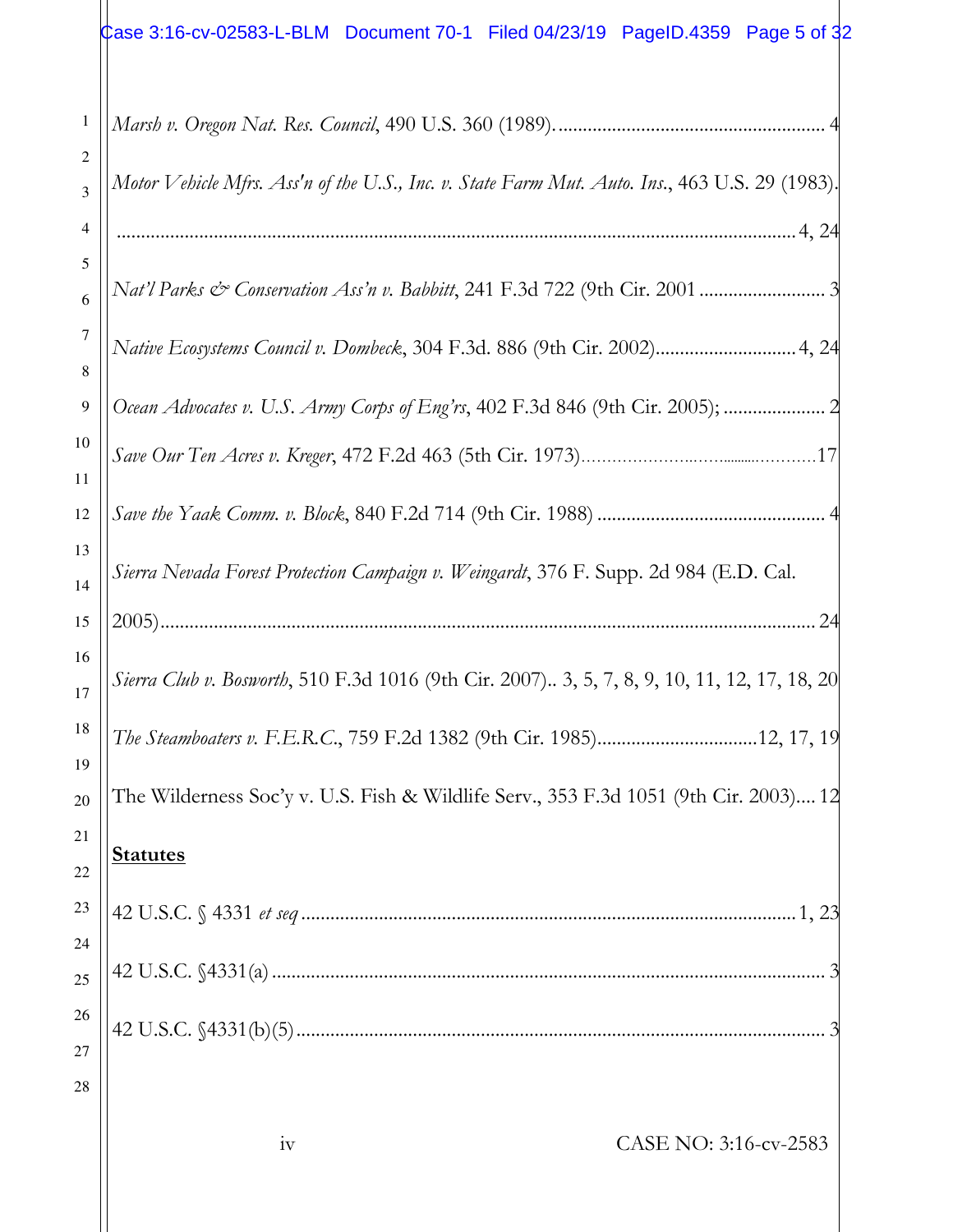|                       | Case 3:16-cv-02583-L-BLM Document 70-1 Filed 04/23/19 PageID.4360 Page 6 of 32 |
|-----------------------|--------------------------------------------------------------------------------|
| $\mathbf{1}$<br>2     |                                                                                |
| $\overline{3}$        |                                                                                |
| $\overline{4}$<br>5   | <b>Regulations</b>                                                             |
| $\sqrt{6}$            |                                                                                |
| $\boldsymbol{7}$<br>8 |                                                                                |
| $\overline{9}$<br>10  |                                                                                |
| 11                    |                                                                                |
| 12<br>13              |                                                                                |
| 14                    |                                                                                |
| 15<br>16              |                                                                                |
| 17<br>18              |                                                                                |
| 19                    |                                                                                |
| 20<br>21              |                                                                                |
| 22<br>23              |                                                                                |
| 24                    |                                                                                |
| 25                    |                                                                                |
| 26<br>27              |                                                                                |
| 28                    |                                                                                |
|                       | CASE NO: 3:16-cv-2583<br>$\overline{\mathrm{V}}$                               |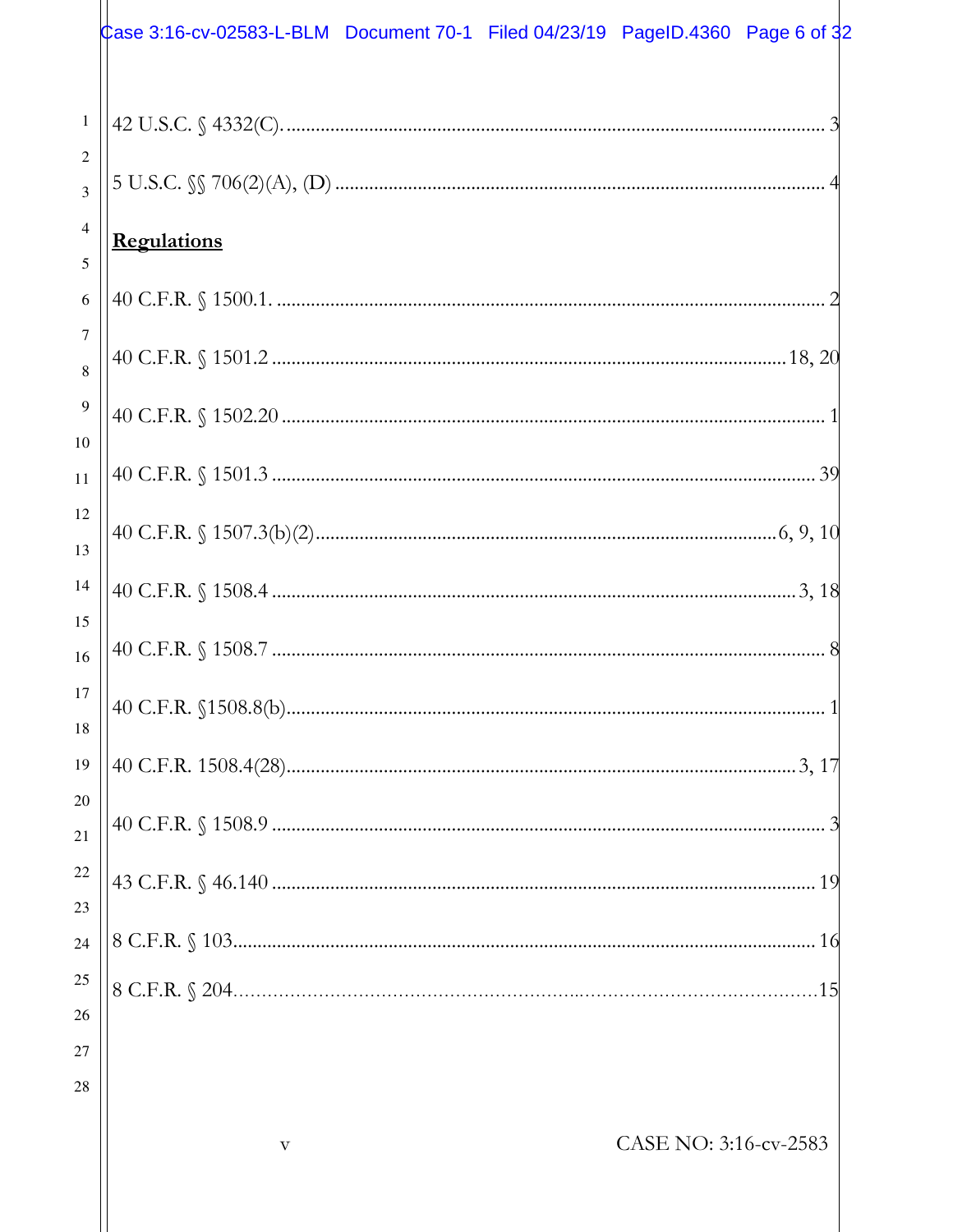|                       | Case 3:16-cv-02583-L-BLM Document 70-1 Filed 04/23/19 PageID.4361 Page 7 of 32     |  |                       |    |
|-----------------------|------------------------------------------------------------------------------------|--|-----------------------|----|
| $\,1\,$               |                                                                                    |  |                       |    |
| $\overline{2}$<br>3   |                                                                                    |  |                       |    |
| $\overline{4}$        |                                                                                    |  |                       |    |
| 5<br>6                |                                                                                    |  |                       |    |
| $\boldsymbol{7}$<br>8 |                                                                                    |  |                       |    |
| $\overline{9}$        |                                                                                    |  |                       |    |
| 10<br>11              |                                                                                    |  |                       |    |
| 12<br>13              | <b>Other Authorities</b>                                                           |  |                       |    |
| 14                    | <b>Federal Register</b>                                                            |  |                       |    |
| 15<br>16              |                                                                                    |  |                       |    |
| 17                    |                                                                                    |  |                       |    |
| 18<br>19              |                                                                                    |  |                       |    |
| 20<br>21              |                                                                                    |  |                       |    |
| 22                    | <b>Government Reports</b>                                                          |  |                       |    |
| 23<br>24              | U.S. Immigration and Customs Enforcement, Sevis By the Numbers: Biannual Report on |  |                       | 22 |
| 25                    |                                                                                    |  |                       |    |
| 26                    |                                                                                    |  |                       |    |
| 27                    |                                                                                    |  |                       |    |
| 28                    |                                                                                    |  |                       |    |
|                       | $\overline{\mathrm{vi}}$                                                           |  | CASE NO: 3:16-cv-2583 |    |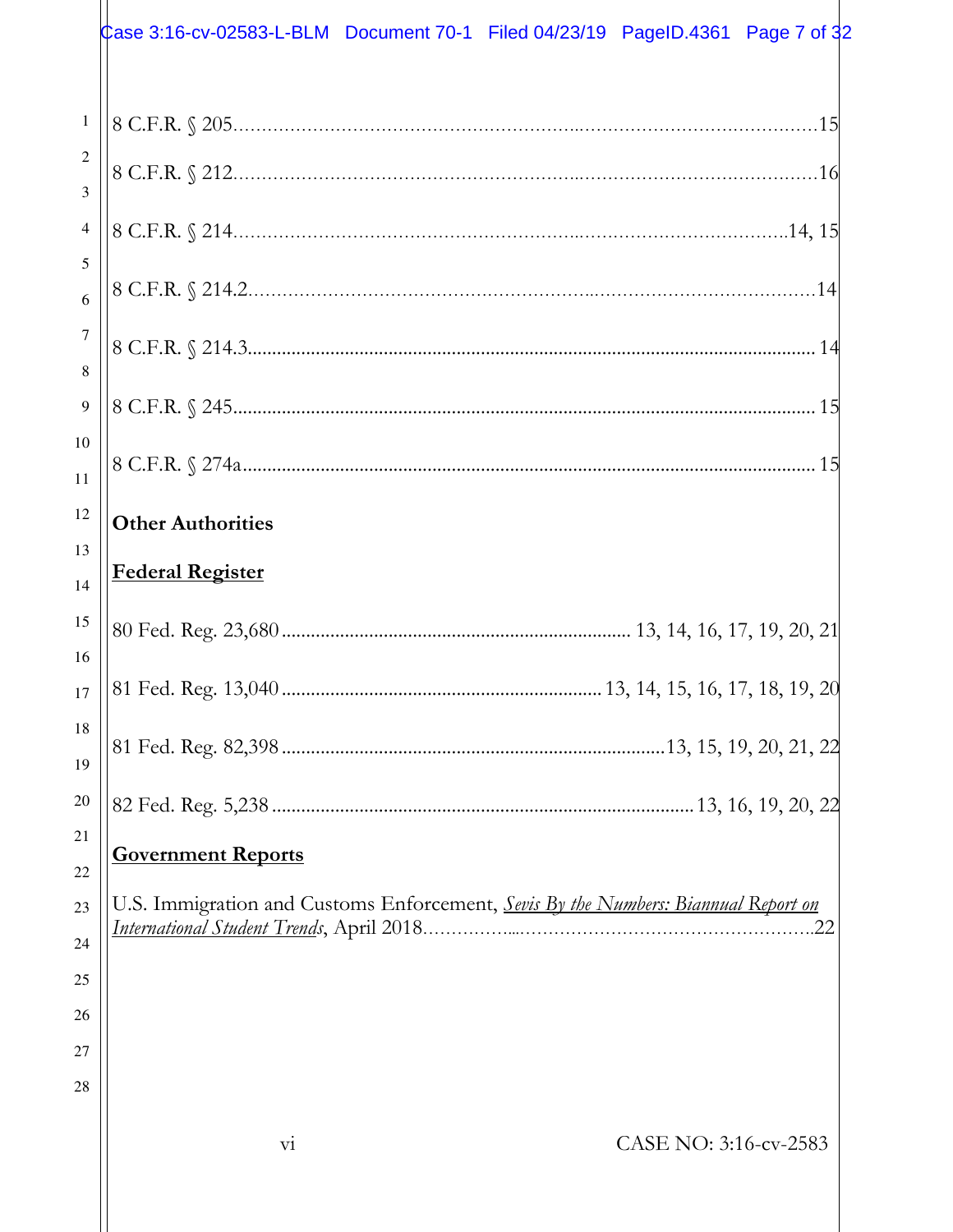#### **I. Introduction**

 $\overline{a}$ 

This is a case of first impression. Plaintiffs seek to compel Department of Homeland Security and Secretary of Homeland Security Kevin McAleenan (hereinafter referred to together as "DHS" or "Defendant") to commence compliance with the National Environmental Policy Act ("NEPA"), 42 U.S.C. § 4331 *et seq.*, in connection with actions concerning one of its self-declared main missions: the entry and settlement of foreign nationals into the U.S., that is, the administration of immigration law and policy.<sup>1</sup>

Plaintiffs bring Count III of their Amended Complaint to vacate categorical exclusion A3 ("CATEX A3") adopted by DHS under NEPA. Plaintiffs bring Count IV to vacate four applications of CATEX A3 when DHS invoked it to avoid doing any NEPA analysis of several amendments to regulations that expanded its immigration programs. Plaintiffs bring Count V to vacate DHS's finding of no significant impact ("FONSI") for its June 2, 2014 "Response to the Influx of Unaccompanied Alien Children" (the "June 2014 FONSI"). Plaintiffs are individual environmentalists, environmental groups, southwest natural resource conservation groups, and members of the southwest cattle-ranching community. They bring this NEPA challenge to DHS's ongoing institutional failure to recognize that its actions regulating the entry and settlement of foreign nationals result in environmental impacts that require NEPA analysis.

Migration drives population growth and relocation, both of which have environmental impacts. Plaintiffs' Amended Complaint documents these environmental impacts, such as urban sprawl, loss of farmland, loss of habitat and

<sup>1</sup> DHS describes itself as having five missions, one of which is "[e]nforcing and administering our immigration laws." DIR00265.

1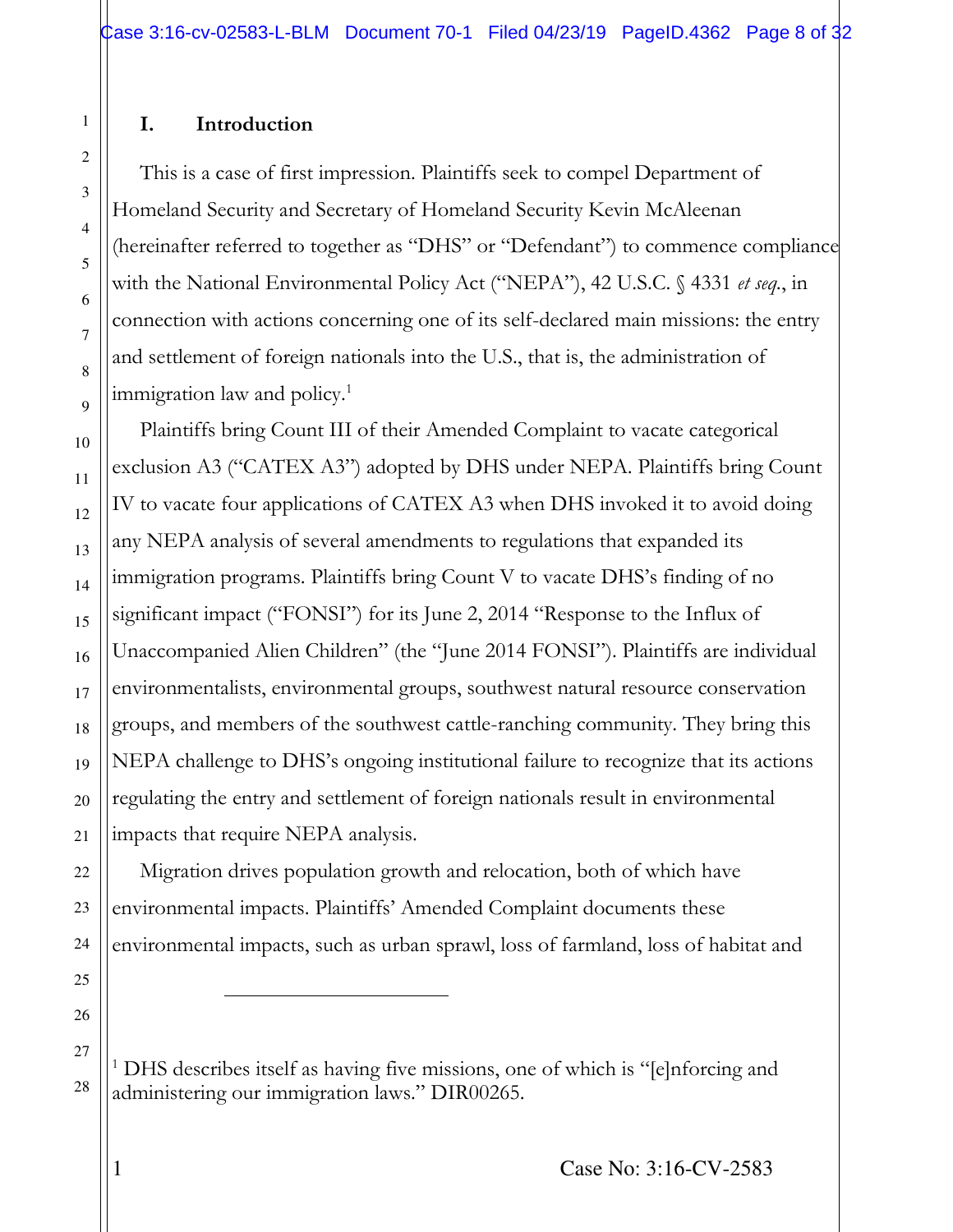biodiversity, increased greenhouse gas emissions, and increased water demand and withdrawal from natural hydrological systems. Administering and enforcing the nation's immigration laws is one of DHS's main missions, yet DHS has never analyzed the environmental effects of its immigration-related actions. Since 2015, when a public comment apprised DHS of its obligation to conduct NEPA analysis of its immigration rules, DHS has, however, used CATEX A3 on four of its immigration-related actions. DHS once conducted an Environmental Assessment ("EA") of an immigration related crisis—when preparing to respond to the crisis of unaccompanied alien children crossing the border in 2014— and issued a FONSI.

Council on Environmental Quality ("CEQ") regulation 40 C.F.R. §1508.8(b) establishes that NEPA analysis shall include "indirect effects," which are defined to include "growth inducing effects and other effects related to induced changes in the pattern of land use, population density or growth rate, and related effects on air and water and other natural systems, including ecosystems." Plaintiffs cannot surmise why consideration of such effects is not a routine component of DHS's NEPA compliance, and this question lies at the heart of the instant case. Consideration of population-growth-inducing effects is routine for other federal agencies in their NEPA analysis. *See, e.g., Ocean Advocates v. U.S. Army Corps of Eng'rs*, 402 F.3d 846 (9th Cir. 2005); *City of Carmel-By-The-Sea v. U.S. Dep't of Transp.*, 123 F.3d 1142 (9th Cir. 1997); *Laguna Greenbelt, Inc. v. U.S. Dep't of Transp.*, 42 F.3d 517 (9th Cir. 1994).

# **II. Legal Background**

## **The National Environmental Policy Act**

NEPA "is our basic national charter for protection of the environment." 40 C.F.R. § 1500.1. NEPA "provides the necessary process to ensure that federal agencies take a hard look at the environmental consequences of their actions." *High Sierra Hikers Ass'n v. Blackwell*, 390 F.3d 630, 639 (9th Cir. 2004). An agency must prepare an Environmental Impact Statement ("EIS") for "major Federal actions

1

2

3

4

5

6

7

8

9

10

11

12

13

14

15

16

17

18

19

20

21

22

23

24

25

26

27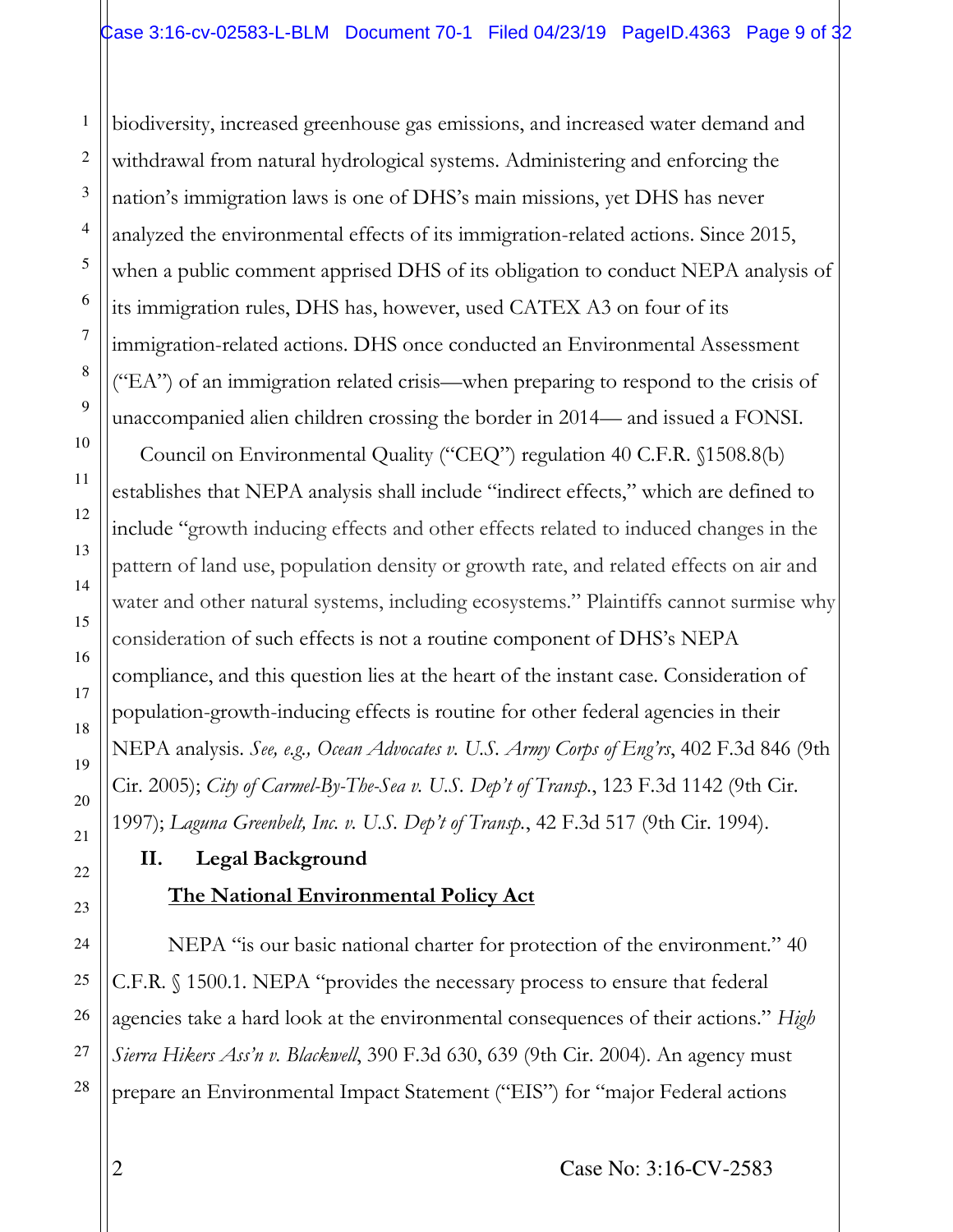significantly affecting the quality of the human environment." 42 U.S.C. § 4332(C). Under regulations issued by the CEQ, a federal agency may prepare an EA to evaluate whether an EIS in required. 40 C.F.R.  $\mathcal{S}$  1501.3, 1508.9. If a proposed action is determined to have no significant impact, the agency must issue a FONSI "accompanied by a convincing statement of reasons to explain why a project's impacts are insignificant." *Sierra Club v. Bosworth*, 510 F.3d 1016, 1018 (9th Cir. 2007) (quoting *Nat'l Parks & Conservation Ass'n v. Babbitt*, 241 F.3d 722, 730 (9th Cir. 2001)).

An agency many only avoid preparing either an EIS or an EA when the agency action is properly "categorically excluded" from NEPA review. A categorical exclusion is a "category of actions which do not individually or cumulatively have a significant effect on the human environment and which have been found to have no such effect" in an agency's NEPA implementing regulations. 40 C.F.R. § 1508.4. However, even if a proposed action would otherwise fall within a categorical exclusion, an agency must prepare and EIS or EA when "extraordinary circumstances" enumerated in the agency's regulations exist. *Id.*

The adoption of NEPA in 1969 codified explicit Congressional concern for the "profound influences of population growth" on the natural environment. 42 U.S.C. §4331(a). NEPA aims to "achieve a balance between population and resource use which will permit high standards of living and a wide sharing of life's amenities . . . ." 42 U.S.C. §4331(b)(5). Yet, as the Amended Complaint establishes, DHS never translated this Congressional directive into action, insofar as it never conducted analysis of its rules and policies regulating immigration.

As the statute contains no exemption for immigration, it seems DHS considers these actions categorically excluded. Yet there is no administrative record evidence to support this exclusion. The only categorical exclusion among DHS's NEPA procedures that could potentially describe DHS's immigration-related actions is CATEX A3, which does not mention immigration, but applies to a subset of

1

2

3

4

5

6

7

8

9

10

11

12

13

14

15

16

17

18

19

20

21

22

23

24

25

26

27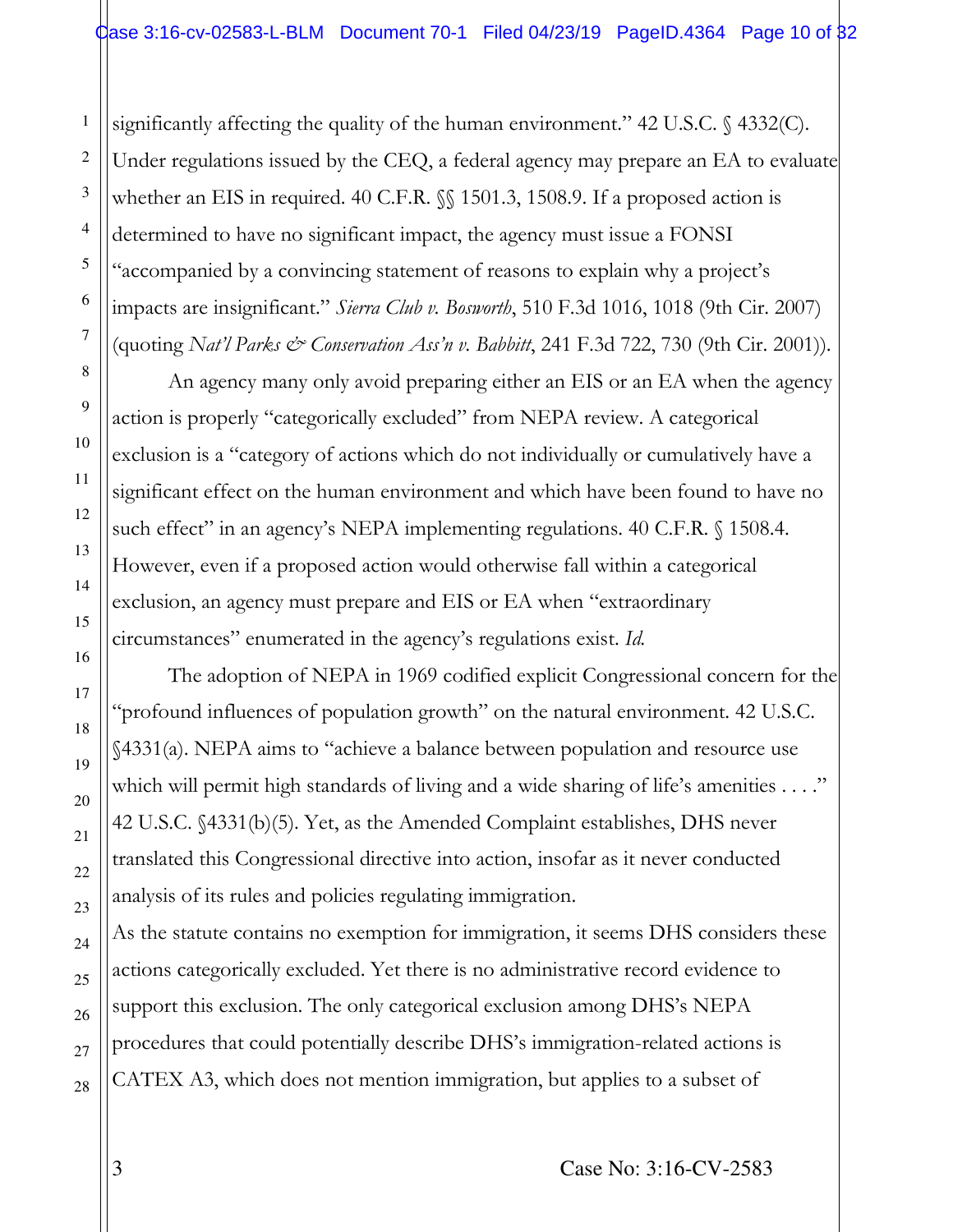"administrative and regulatory activities." When DHS once conducted an environmental assessment ("EA") in connection with the issue (its response to a border crisis) it avoided analyzing any environmental impacts associated with the entry and settlement of foreign nationals into the U.S. There is no record evidence that DHS considered the population growth inducing impacts of the crisis.

#### **III. Standard of Review**

1

2

3

4

5

6

7

8

9

10

11

12

13

14

15

16

17

18

19

20

21

22

23

24

25

26

27

28

DHS actions, including both the adoption and application of categorical exclusions and the adoption of a FONSI, are reviewable under the Administrative Procedures Act, which requires courts to "hold unlawful and set aside [an] agency action" that is "arbitrary, capricious, an abuse of discretion, or otherwise not in accordance with law" and is adopted "without observance of procedure required by law." 5 U.S.C.  $\%$ 706(2)(A), (D). To determine whether agency action is arbitrary or capricious, a court must consider "whether the decision was based on a consideration of the relevant factors and whether there has been clear error of judgment." *Marsh v. Oregon Nat. Res. Council*, 490 U.S. 360, 378 (1989). A court defers "to an agency's decision only when it is fully informed and well-considered." *Save the Yaak Comm. v. Block*, 840 F.2d 714, 717 (9th Cir. 1988). To withstand review, "the agency must articulate a rational connection between the facts found and the conclusions reached." *Earth Island Inst. v. U.S. Forest Serv*., 442 F.3d 1147, 1156–57 (9th Cir. 2006); *Native Ecosystems Council v. Dombeck*, 304 F.3d. 886, 891 (9th Cir. 2002). Normally, an agency's decision under NEPA is arbitrary and capricious if it "has entirely failed to consider an important aspect of the problem." *Motor Vehicle Mfrs. Ass'n of the U.S., Inc. v. State Farm Mut. Auto. Ins.*, 463 U.S. 29, 43 (1983).

**IV. Argument** 

**A. Plaintiff is entitled to summary judgment on Count III because the adoption of CATEX A3 was invalid on its face under NEPA.**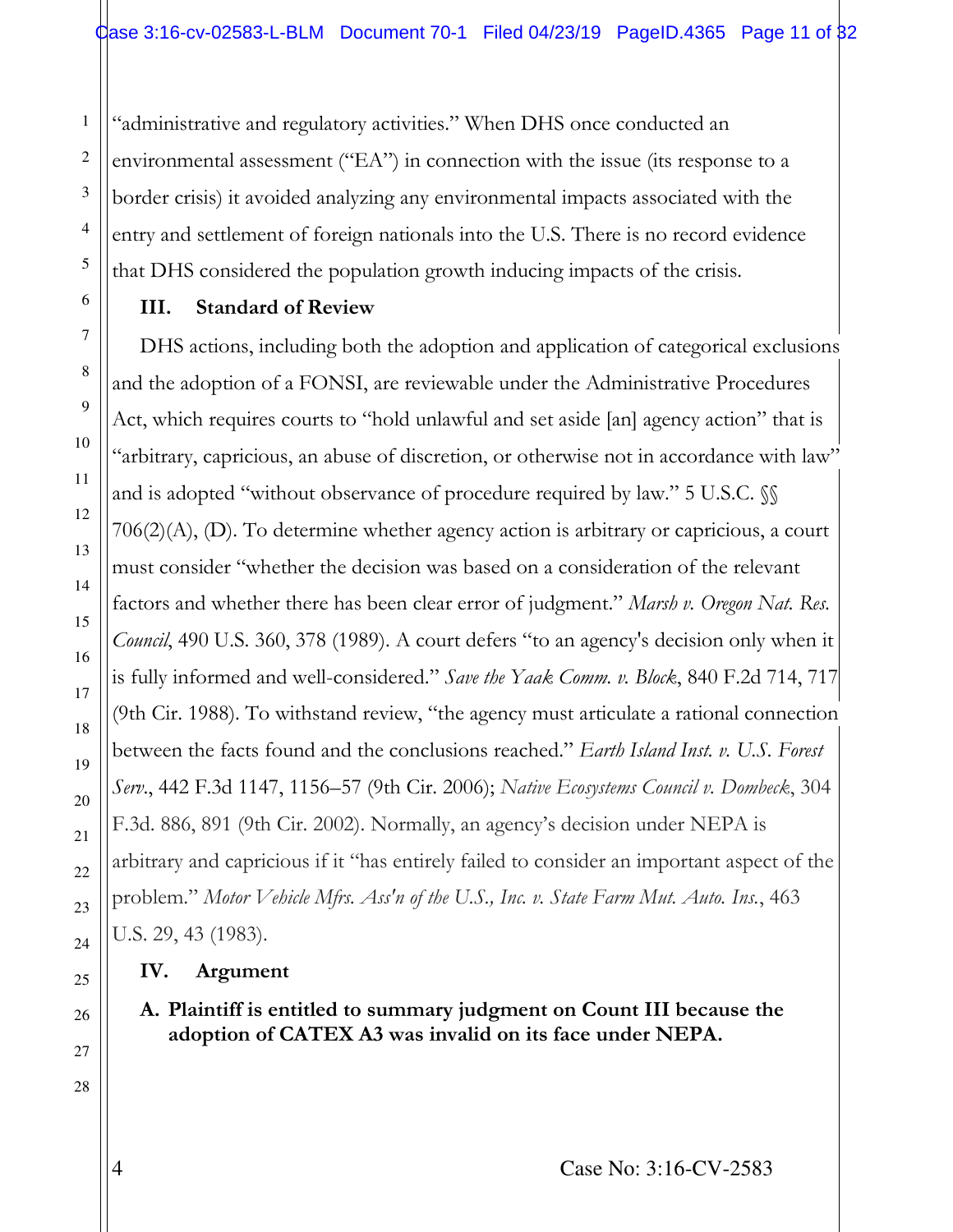Count III asserts that DHS failed to make a "reasoned decision" when it adopted Categorical Exclusion A3 ("CATEX A3") because the categorical exclusion is overbroad and does not meet the minimal requirements set forth in *Bosworth*, 510 F.3d at 1026.

#### **1) Factual and procedural background of CATEX A3**

DHS adopted 152 categorical exclusions for its NEPA procedures. DIR00355- DIR00376. These categorical exclusions are divided into eight "functional" categories: a) administrative and regulatory activities; b) operational activities; c) real estate and personal property management activities; d) repair and maintenance activities; f) hazardous/Radioactive Materials Management and operations; g) training and exercises, h) federal assistance activities, and i) component specific categorical exclusions. DIR00330. The first category, "administrative and regulatory activities," is very broad and can encompass activities and actions touching upon any one of DHS's missions, including enforcing and administering our nation's immigration laws.<sup>2</sup> Among the eight categorical exclusions classified as "administrative and regulatory

<sup>2</sup> The administrative record submitted by DHS proves that the agency never specifically considered which of the eight "functional categories" its immigration related actions belong to for purposes of NEPA compliance. The administrative record is also devoid of any documentation demonstrating any initiation of NEPA related analysis in connection with its administration of immigration law and policy. DHS's posture regarding its immigration mission related NEPA obligations can be glimpsed in DHS's "Environmental Justice" Strategy memorandum. This document states that only three of its five agency-wide missions have "a significant nexus for Environmental Justice considerations." DIR00262-DIR00263. The document excludes the mission of "enforcing and administering our immigration laws." This exclusion demonstrates that DHS regards this mission to have no significant environmental impacts. Yet DHS provides no explanation in its Environmental Justice Strategy memorandum or anywhere else in the administrative record explaining or justifying this exclusion.

L

1

2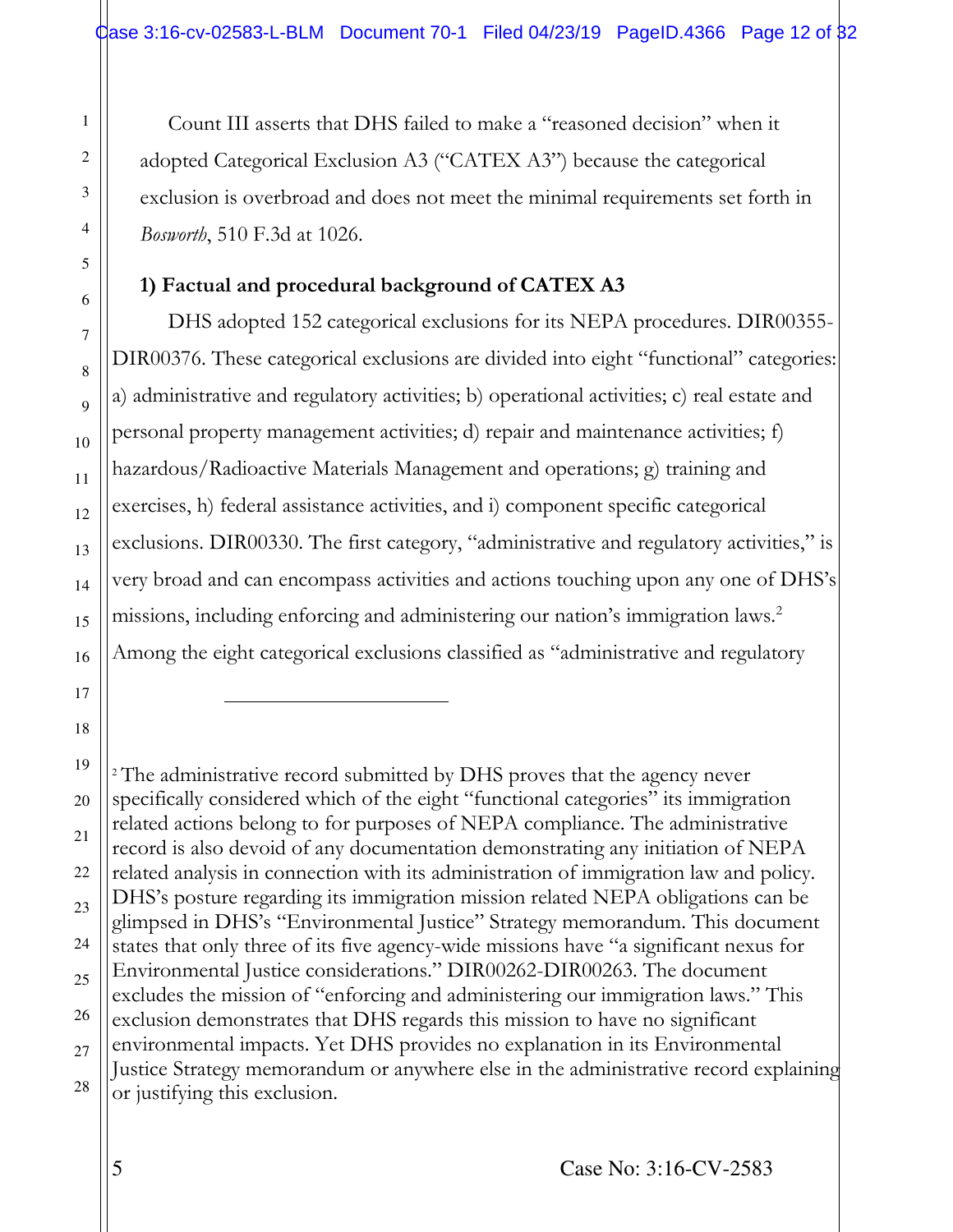#### Case 3:16-cv-02583-L-BLM Document 70-1 Filed 04/23/19 PageID.4367 Page 13 of 32

1 2 3 4 5 6 7 8 9 10 11 12 13 14 15 16 17 18 19 20 21 22 23 24 25 26 27 28 activities" is CATEX A3, which is particularly indefinite and open-ended. CATEX A3 is as follows: Promulgation of rules, issuance of rulings or interpretations, and the development and publication of policies, orders, directives, notices, procedures, manuals, advisory circulars, and other guidance documents of the following nature: (a) Those of a strictly administrative or procedural nature; (b) Those that implement, without substantive change, statutory or regulatory requirements; (c) Those that implement, without substantive change, procedures, manuals, and other guidance documents; (d) Those that interpret or amend an existing regulation without changing its environmental effect; (e) Technical guidance on safety and security matters; or (f) Guidance for the preparation of security plans. DIR00355-DIR00356. Neither the NEPA procedures themselves nor the administrative record provide examples of a typical CATEX A3 action that would demonstration anything substantive about the category. **2) Legal standard governing the adoption of a categorical exclusion in the Ninth Circuit and CEQ regulations: specificity and scoping required.**  In the Ninth Circuit, an "agency's threshold decision that certain activities are not subject to NEPA is reviewed for reasonableness." *Kern v. U.S. Bureau of Land Mgmt.*, 284 F.3d 1062, 1070 (9th Cir. 2002). "Categorical exclusions, by definition, are limited to situations where there is an insignificant or minor effect on the environment." *Alaska Ctr. For Env't v. U.S. Forest Service*, 189 F.3d 851, 859 (9th Cir. 1999). Both CEQ regulations and Ninth Circuit case law are clear that an agency must employ sufficient specificity in its establishment of a categorical exclusion with respect to the subject matter or activity addressed. 40 C.F.R. § 1507.3(b)(2) provides that agency NEPA procedures shall include "specific criteria for and identification" of a typical class of action to be categorically excluded. The Ninth Circuit also holds that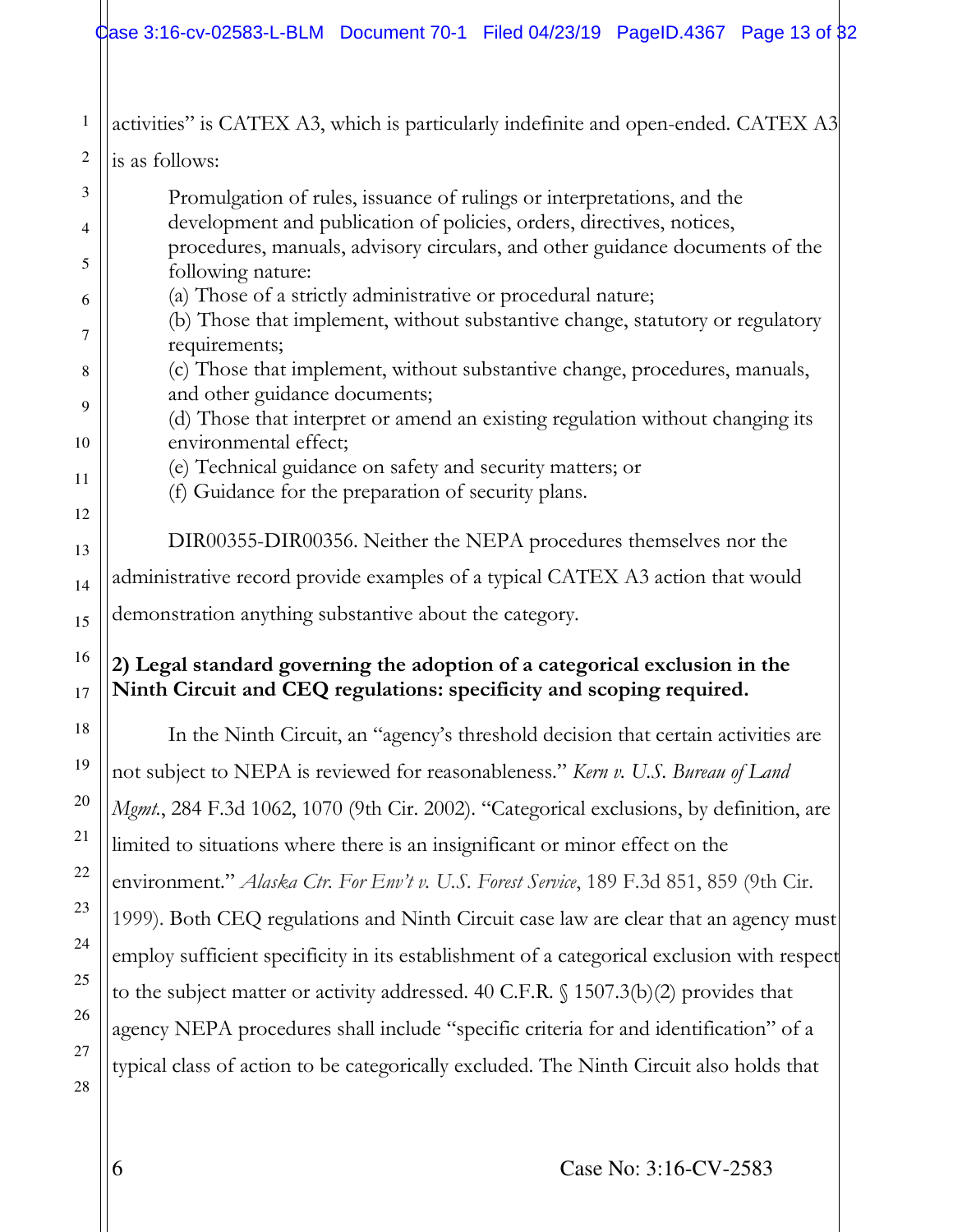the agency must "define the categorical exclusion with the requisite specificity." *Bosworth*, 510 F.3d at 1026. A broad, amorphous category of activity cannot be upheld as a lawful categorical exclusion, because a categorical exclusion by definition is "limited to situations where there is an insignificant or minor effect on the environment." *Alaska Ctr.*, 189 F.3d at 859. There is no way to determine the effects resulting from a broad and amorphous category.

The controlling precedent in the Ninth Circuit establishing the requisite parameters for agency adoption of a categorical exclusion is *Bosworth*. As set forth in *Bosworth,* an agency must engage in certain minimal review prior to establishing a categorical exclusion, and evidence of such review must be documented in the administrative record.

First, the agency must "engage in the required scoping process" prior to establishment of the categorical exclusion in order to determine the scope of the issues to be addressed and for identifying the significant issues related to a proposed action.'" *Bosworth*, 510 F.3d at 1026 (quoting *Alaska Ctr.*, 189 F.3d at 859) (quoting 40 C.F.R. § 1501.7). In determining the "scope" of a proposed action, the agency is "required to consider the cumulative impacts of connected, cumulative, and similar impacts." *Id.* at 1027. This process is necessary, because an agency "must adequately explain its decision" when "it decides to proceed with an action in the absence of an EA or EIS." *Alaska Ctr.,* 189 F.3d at 851.

This "scoping" process is essential for the agency to be able to demonstrate it made a "reasoned decision" before it promulgates a categorical exclusion. *See Bosworth*, 510 F.3d at 1026. In determining the propriety of the use of a categorical exclusion, the agency is required to utilize what is referred to as a "scoping process" to "determine the scope of the issues to be addressed and for identifying the significant issues related to a proposed action." *Citizens for Better Forestry v. U.S. Dep't of Agric.*, 481 F. Supp. 2d 1059, 1081 (N.D. Cal 2007). *See also Alliance for the Wild Rockies v. Weber*,

1

7 Case No: 3:16-CV-2583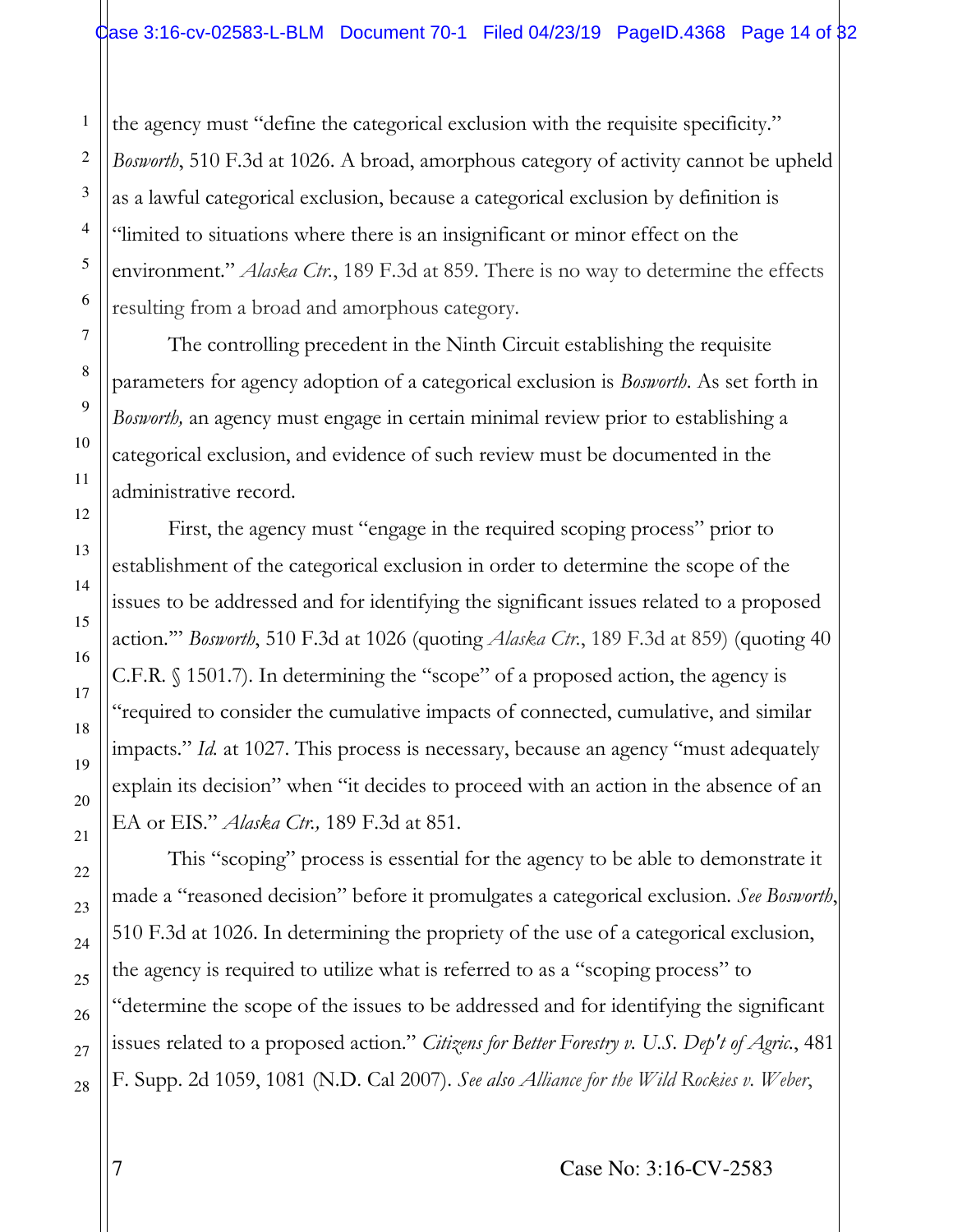979 F. Supp. 2d 1118, 1125 (D. Mont. 2013) ("Prior to establishing a categorical exclusion, the agency is required to perform a scoping process to identify the significant issues related to the proposed action and judge the scope of the issues.").

Second, *Bosworth* requires that the agency "must document that the action to be undertaken is insignificant" by documenting "controversial" and/or "unknown" risks to the environment, including "the degree to which the CEs might establish a precedent for future actions with significant effects or represented a decision in principle about future considerations . . . ." 510 F.3d at 1027.

Third, *Bosworth* requires consideration of whether the actions "might affect endangered species." *Id*.

Fourth, *Bosworth* requires consideration of "cumulative impacts from other related actions." *Id.* (citing 40 C.F.R. § 1508.27(b)). In determining the "scope" of a proposed action, the agency is "required to consider the cumulative impacts of connected, cumulative, and similar impacts." *Id.* That is, an agency cannot simply ignore that some actions have cumulative effects even if they do not have individual effects. CEQ regulations are clear that "cumulative impacts can result from individually minor but collectively significant actions taking place over a period of time." 40 C.F.R. § 1508.7. NEPA also prohibits agencies from "'breaking up a large or cumulative project" into smaller components to avoid NEPA review. *Bosworth*, 510 F.3d at 1028 (quoting *Churchill County v. Norton*, 276 F.3d 1060, 1076 (9th Cir. 2001)). As the *Bosworth* court noted, "if assessing the cumulative impacts of a [categorical exclusion] as a whole is impractical, then the use of the categorical exclusion was improper." *Id*. Cumulative impact analysis is particularly important in categorical exclusions that are "nationwide in scope." *Id*. The cumulative analysis also "must be more than perfunctory." *Id*. at 1030. Of particular significance, this analysis must be documented in the administrative record: an agency "must adequately explain its

28

1

2

3

4

5

6

7

8

9

10

11

12

13

14

15

16

17

18

19

20

21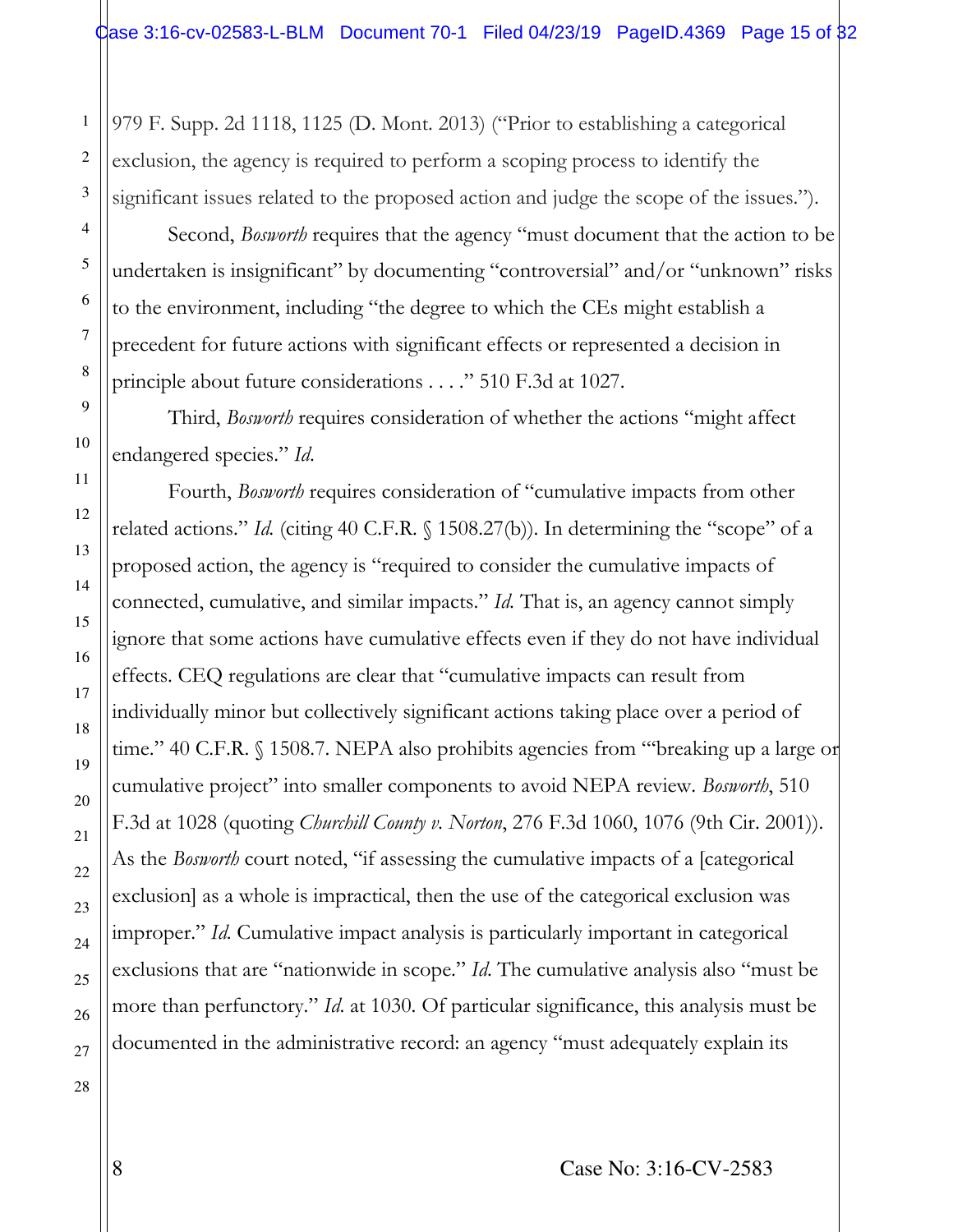decision" when "it decides to proceed with an action in the absence of an EA or EIS." *Alaska Ctr.*, 189 F.3d at 851.

# **3) The adoption of CATEX A3 fails NEPA's requirements a) CATEX A3 is too broad under CEQ's NEPA Regulations, as interpreted by Bosworth**

As discussed above, CEQ regulation 40 C.F.R. § 1507.3(b)(2) provides that agency NEPA procedures shall provide "[s]pecific criteria for and identification of those typical classes of action" that qualify for application of a categorical exclusion. A basic rule of statutory construction is that a word is entitled to its ordinary and plain meaning. *The Wilderness Soc'y v. U.S. Fish & Wildlife Serv.*, 353 F.3d 1051, 1060-61 (9th Cir. 2003). "Specific" is defined by the Merriam Webster online dictionary as:

1a: constituting or falling into a specifiable category b: sharing or being those properties of something that allow it to be referred to a particular category 2a: restricted to a particular individual, situation, relation, or effect . . . 3: free from ambiguity . . .

*Specific*, Merriam Webster Online Dictionary, www.merriam-

webster.com/dictionary/specific (last visited April 22, 2019). CATEX A3 does not comport with the plain meaning of "specific." The plain language of CATEX A3 potentially encompasses virtually any and every kind of rule and/or type of activity engaged in by DHS in the service of any of its missions, including the administration of the entry and settlement of foreign nationals into the U.S. In CATEX A3(a), DHS does not establish any limiting principle for regulations or rules that are "strictly administrative or procedural," thereby authorizing DHS to deem regulations or rules that expand the conditions upon which foreign nationals enter and settle into the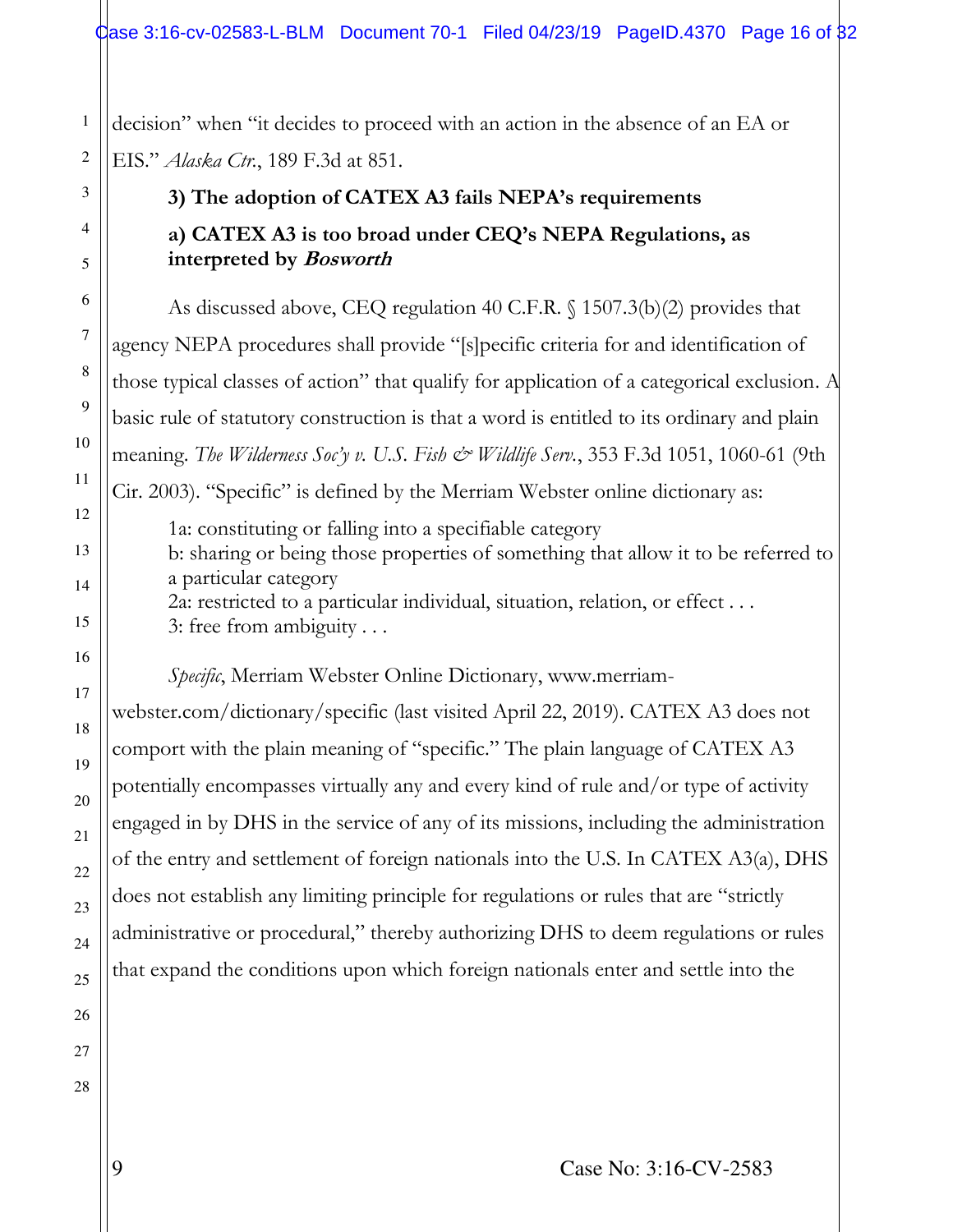country as included in "strictly administrative or procedural." <sup>3</sup> Meanwhile, CATEX A3(b) and (c) are also extremely broad, facially applicable to any kind of regulation or policy directive that DHS determines does not result in discretionary change.

Likewise, CATEX A3(d), which applies to those rules "that interpret or amend an existing regulation without changing its environmental effect," is very broad, potentially applying to any type of regulation or policy directive at all. CATEX A3(d) also fails to include any caveat ensuring the existing regulation itself went through proper NEPA analysis. Nor does CATEX A3(d) provide safeguards against the cumulative effects of many excluded actions changing the environmental effects of the regulation. As Plaintiffs have noted, there is no administrative record evidence of any NEPA analysis by DHS of growth-inducing impacts or cumulative impacts in connection with its discretionary actions relating to the entry and settlement of foreign nationals into the U.S.

 The broadness of CATEX A3, at least CATEX A3 parts (a)-(d), violates 40 C.F.R. § 1507.3(b)(2) as interpreted by the Ninth Circuit in *Bosworth*. CEQ provides that agency NEPA procedures shall include "specific criteria for and identification of" a typical class of action to be categorically excluded, but CATEX A3 does not provide any such criteria to allow the identification of a type of action that will be categorically excluded. An infinite variety of types of action could be included in this category. This

23 24 25 26 27 28 <sup>3</sup> DHS may wish to argue that its own interpretation of its regulations is entitled to deference, and it does not believe that this CATEX applies to actions expanding the conditions whereby foreign nationals enter and settle in the country. However, DHS is foreclosed from making this argument, as it has in fact cited this categorical exclusion under such circumstances, as discussed below. In addition, DHS's NEPA procedures nowhere else discuss actions related to the entrance and settlement of foreign nationals in the country, nor does DHS prepare EISs or EAs for them, so, by exclusion, DHS must consider them covered through CATEX A3(a).

1

2

3

4

5

6

7

8

9

10

11

12

13

14

15

16

17

18

19

20

21

֦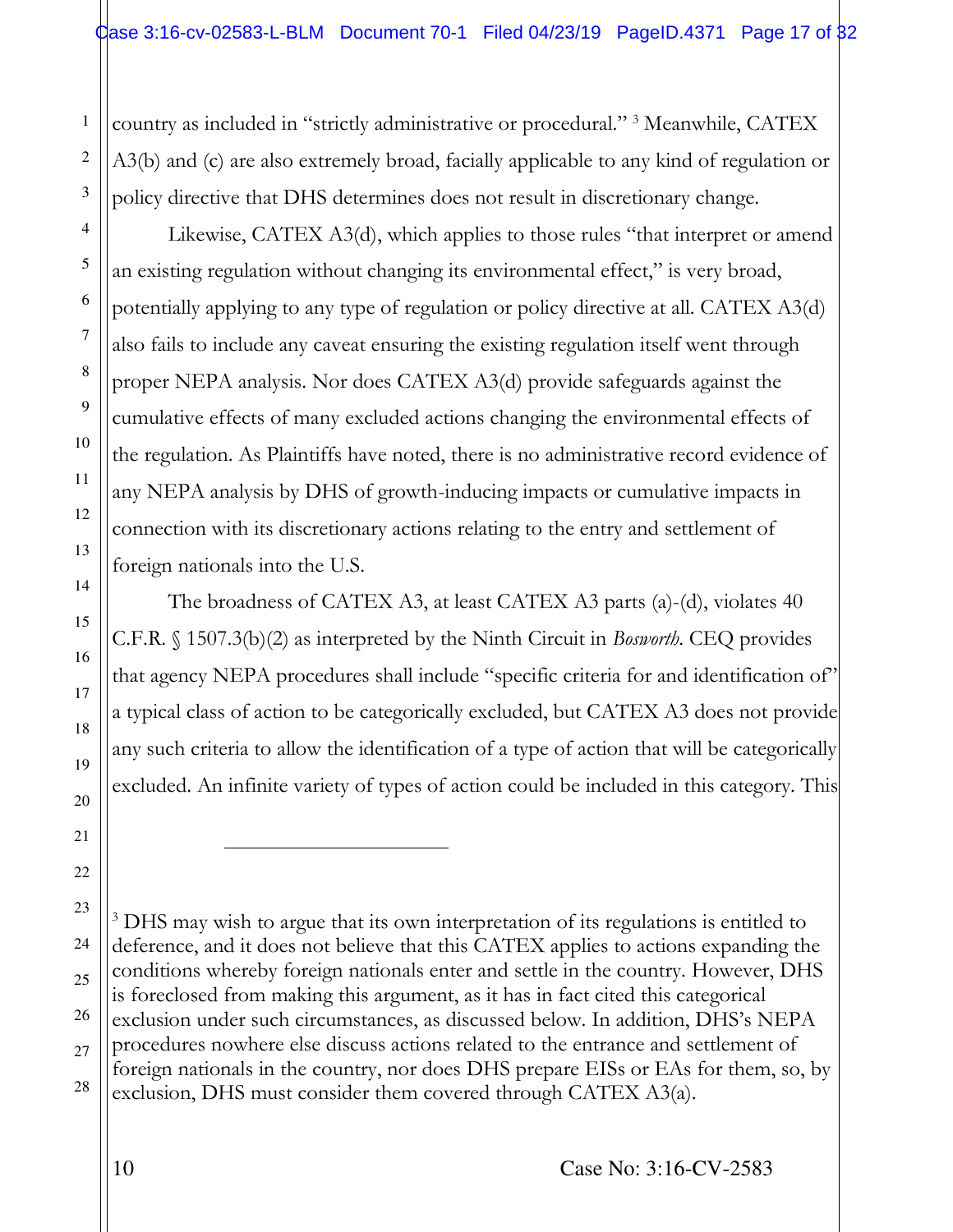demonstrated lack of specificity undermines the purpose of NEPA by creating a danger (that in case of the DHS mission of immigration has been realized) that DHS may simply assign any action it finds inconvenient or impractical to evaluate under NEPA into this enormous "black hole" categorical exclusion on a "improper posthoc" basis. *See Bosworth*, 510 F.3d at 1026. Because CATEX A3 is devoid of specificity, DHS cannot "ensure that projects taken under it do not individually or cumulative inflict a significant impact. *Id*. at 1032. This categorical exclusion is so broad that it is unreasonable and accordingly arbitrary and capricious.

#### **b) CATEX A3 fails to conduct any form of scoping for potential individual or cumulative impacts as required by Bosworth.**

The administrative record establishes that DHS never engaged in any process to determine "the proper scope of issues to be addressed" and identify "the significant environmental issues" at stake "prior to the establishment of the categorical exclusion." *Id*. at 1026. Instead, DHS merely asserted that it substantiated its categorical exclusions by relying on "the experiences and opinions of professional staff; assessments of the environmental effects of previously implemented agency actions; and benchmarking other agencies' experiences." DIR00391. These "experiences," "opinions," and "assessments" are not revealed in the administrative record. Taking DHS at its word, the administrative record demonstrates that DHS relied on what amounts to the ad hoc opinions by staff as its basis for the categorical exclusion which comprises DHS's only form of NEPA compliance for the entire scope of its myriad actions governing the administration of the U.S. immigration laws. These experiences and opinions of staff do not even begin to substantiate that all the actions potentially included in this categorical exclusion (which must necessarily include all of DHS' immigration related actions) have no potential to individually or cumulatively impact the "human environment" as required by NEPA.

1

2

11 Case No: 3:16-CV-2583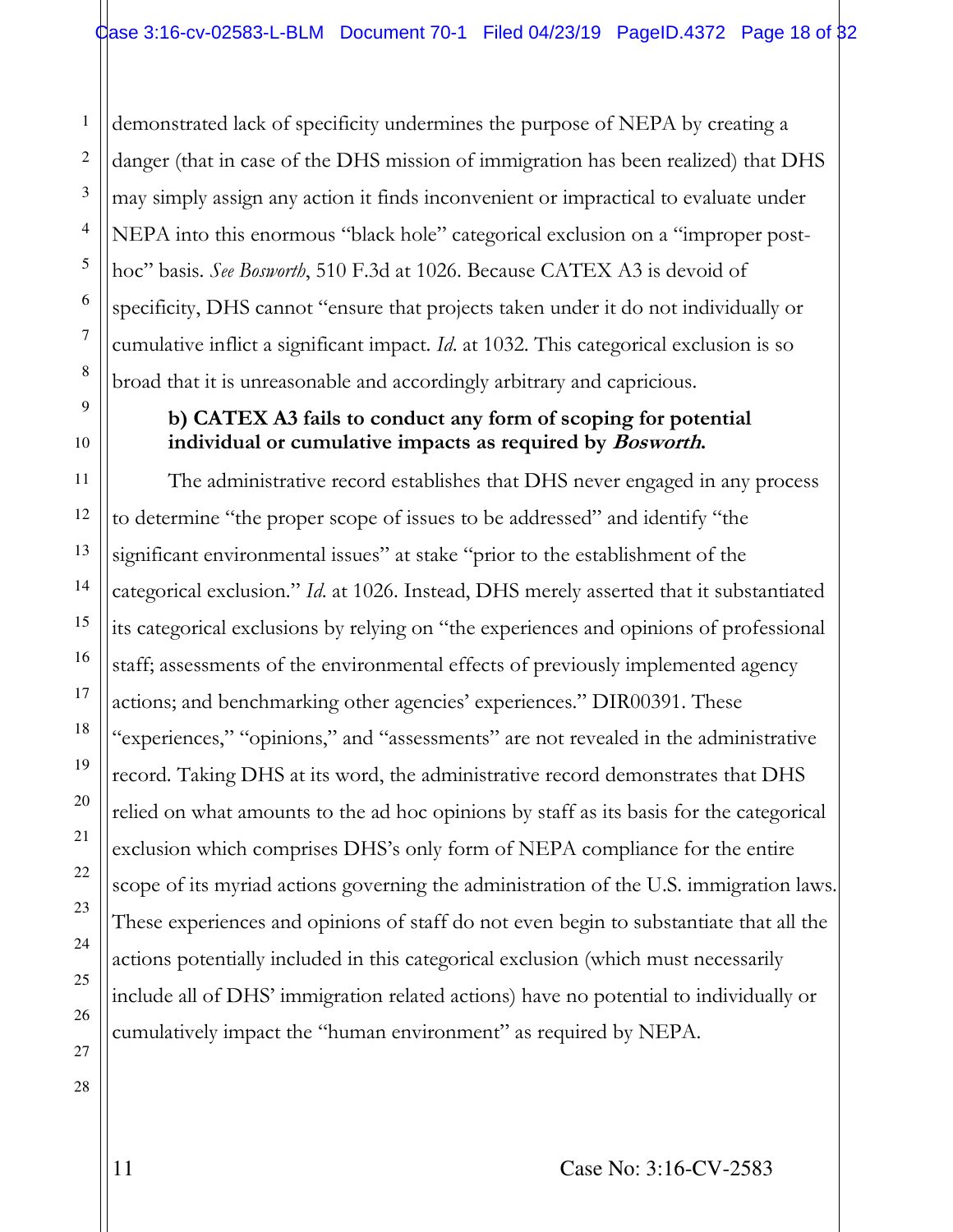DHS must "supply a convincing statement of reasons why potential effects are insignificant," and it did not do so here. *The Steamboaters v. F.E.R.C.*, 759 F.2d 1382, 1393 (9th Cir. 1985). On the contrary, before adopting this categorical exclusion, DHS failed even to consider the potential effects of the many actions CATEX A3 plausibly could cover in the future. As a result, DHS did not and cannot "document" any reasons showing that the actions to be taken would be "insignificant." *Bosworth*, 510 F. 3d at 1027. One type of actions whose effects were never scoped to ensure they were in fact insignificant was the category of DHS actions administering the nation's immigration laws, which bring tens of millions of foreign nationals to the U.S. The administrative record provides no factual basis which is essential to determining if the effects of immigration-related regulations and other policy directives are de minimis, either individually or cumulatively. The adoption of the CATEX A3 therefore violates NEPA and is accordingly arbitrary and capricious.

# **c) CATEX A3 violates DHS's own requirements on categorical exclusions.**

Finally, the adoption of CATEX A3 also conflicts with DHS's own NEPA procedures regarding the application of categorical exclusions. This obvious conflict is contained in CATEX A3(d) for rules that "interpret or amend an existing regulation without changing its environmental effect." According to DHS's NEPA procedures, a categorical exclusion must not be "a piece of a larger action." DIR00331.<sup>4</sup> DHS explains that:

25 26 27 28 <sup>4</sup> DHS's NEPA procedures are also available for viewing on its website. *See* Instruction Manual  $# 023-01-001-01$ , at V5, available at [https://www.dhs.gov/sites/default/files/publications/DHS\\_Instruction%20Manual](https://www.dhs.gov/sites/default/files/publications/DHS_Instruction%20Manual%20023-01-001-01%20Rev%2001_508%20Admin%20Rev.pdf) %20023-01-001-01%20Rev%2001\_508%20Admin%20Rev.pdf

1

2

3

4

5

6

7

8

9

10

11

12

13

14

15

16

17

18

19

20

21

22

23

24

 $\overline{a}$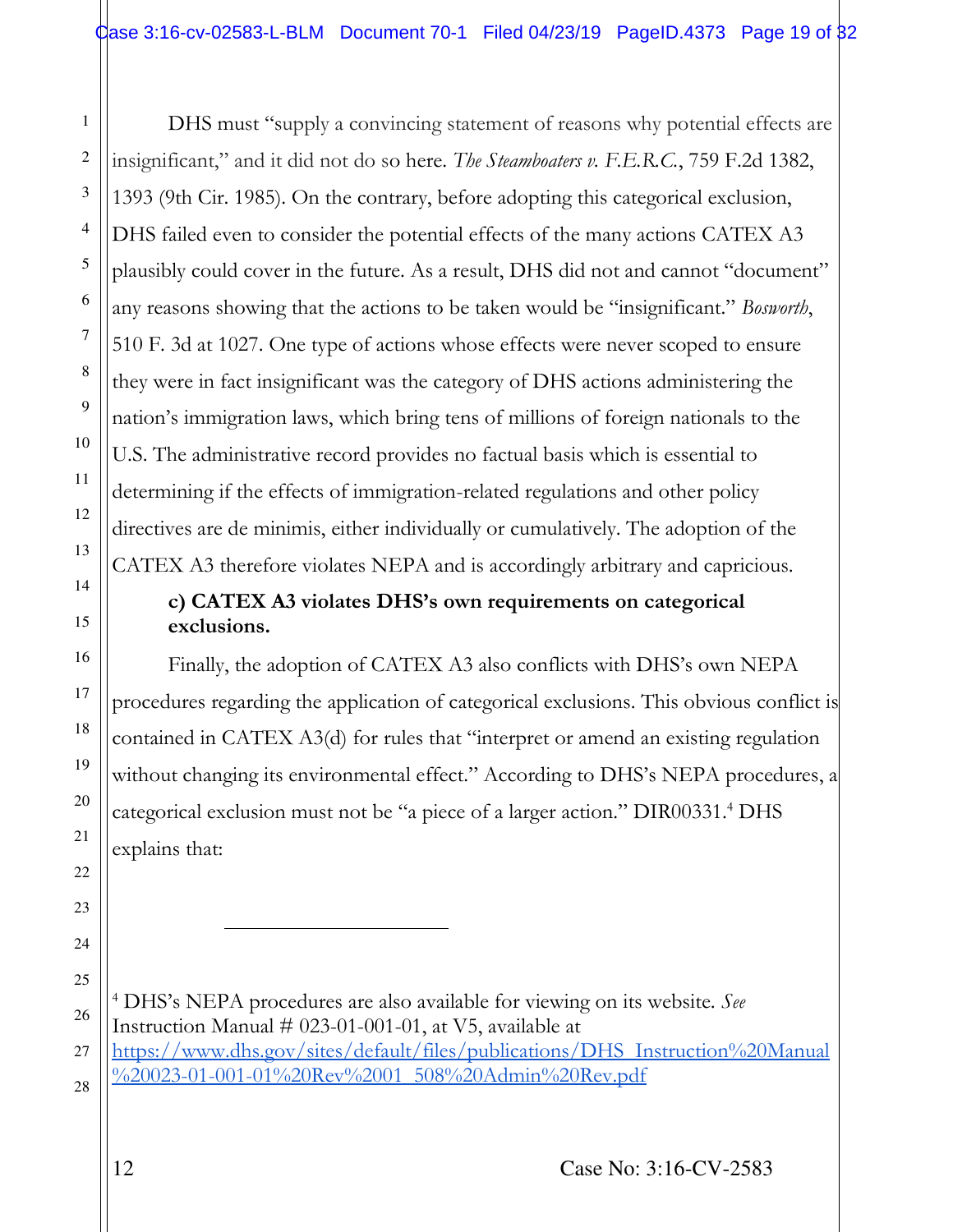It is not appropriate to segment a proposed action or connected actions by division into smaller parts in order to avoid a more extensive evaluation of the potential for environmental impacts under NEPA. For the purposes of NEPA actions must be considered in the same review if the actions are connected.

*Id.* Yet, on its face, A3(d) allows DHS to categorically exclude updates to existing rules. An update to an existing regulation that is a component of a larger framework is by definition connected to (i.e., "a piece of") that larger regulatory framework. Segmentation under CATEX A3(d) is therefore inevitable. However, under the plain language of its own rule, DHS cannot apply a categorical exclusion to an action that is a segment of a larger action. This facial contradiction between CATEX A3(d) and DHS's own procedure governing segmentation renders CATEX A3(d) arbitrary and capricious.

## **B. Plaintiffs are entitled to summary judgment on Count IV because DHS's four invocations of CATEX A3 are arbitrary and capricious under NEPA.**

# **1) Procedural Background of Each of the Invocations of CATEX A3**

DHS cited CATEX A3 four times between 2015 and 2017 during the promulgation of immigration-related regulations. Each of these four rule-making actions was highly controversial and resulted in a large number of public comments. 80 Fed. Reg. 23680; 81 Fed. Reg. 13040; 81 Fed. Reg. 82398; 82 Fed. Reg. 5238. These rule-making actions included: 1) an expansion of the student exchange visitor program; 2) an expansion of the optional practical training program; 3) an increase of flexibility to certain employment programs; and 4) the creation of a parole program for international entrepreneurs.

**a) Expansion of the Student Exchange Visitor Program (SEVP)** 

i. The Regulation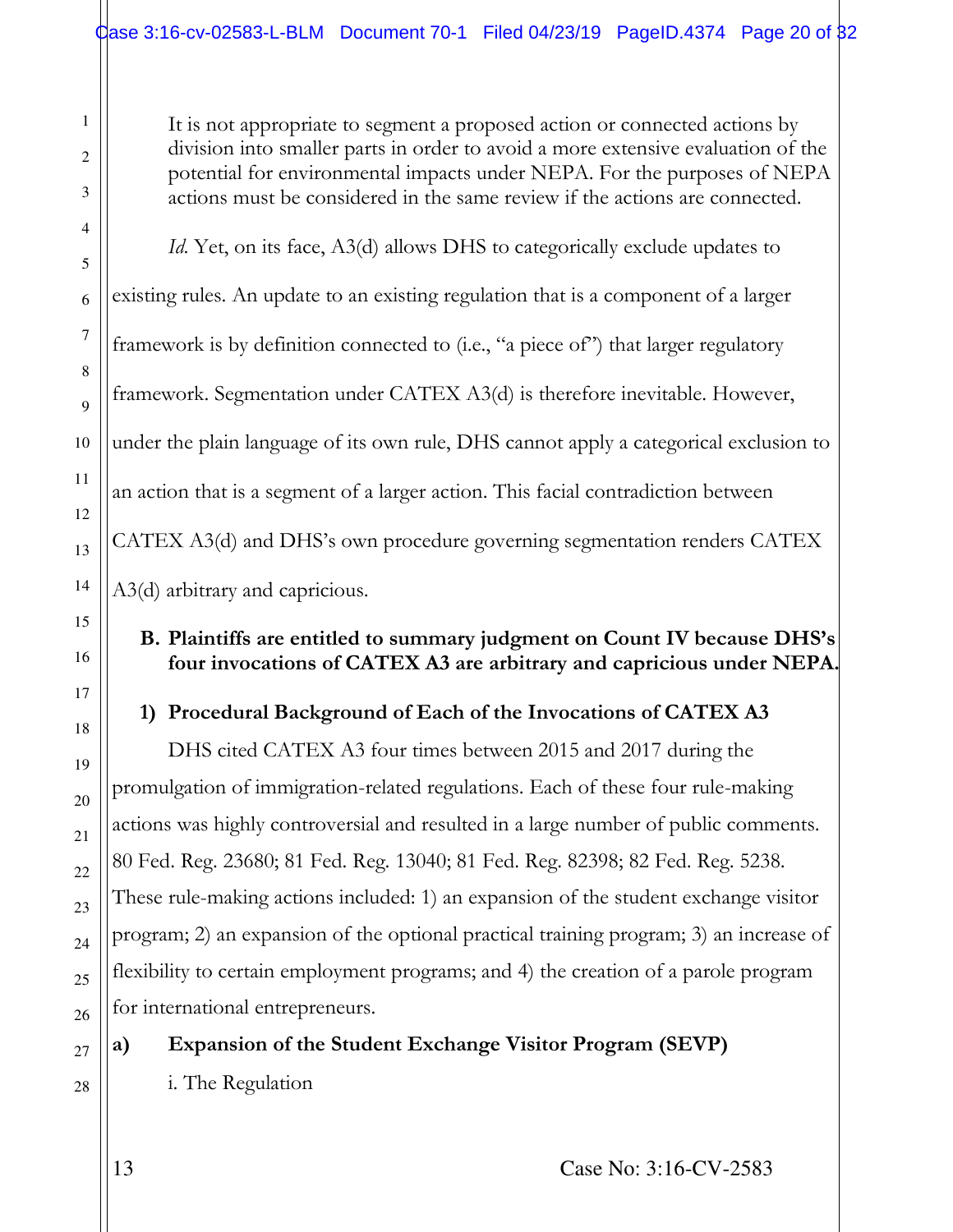On April 29, 2015, DHS promulgated Adjustments to Limitations on Designated School Official Assignments and Study by F-2 and M-2 Nonimmigrants, 80 Fed. Reg. 23,680 (Apr. 29, 2015) (to be codified as 8 C.F.R. pt. 214). This was a final rule amending 8 C.F.R. §§ 214.2 and 214.3, which regulate the Student and Exchange Visitor Program ("SEVP"). SEVP is a program that allows foreign nationals and their immediate family members to enter the U.S. and stay to study at an approved academic or approved vocational institution.<sup>5</sup> The rule expanded the program by allowing schools to designate more officials to oversee the program and by allowing dependent family members of visa-holders under the program to enroll in study in the U.S. *Id.* In short, these rule changes were meant to increase the number of foreign nationals entering and staying in the U.S. through the program.

ii. Application of CATEX

DHS found that no EIS or EA was necessary, deeming the rule qualified for CATEX A3(d): "[the promulgation of actions] that interpret or amend an existing regulation without changing its environmental effect." DSO00236. The administrative record shows that DHS had no basis for this determination: it simply checked the box for categorically excluded. *Id*. DHS also concluded that the rule was not "part of a larger action" and presented "no extraordinary circumstances creating the potential for significant environmental effects." 80 Fed. Reg. 23,688.

**b) Expansion of the Optional Practical Training Program (OPT)** 

i. The Regulation

On March 11, 2016, DHS promulgated Improving and Expanding Training Opportunities for F-1 Nonimmigrant Students with STEM Degrees and Cap-Gap Relief for All Eligible F-1 Students, 81 Fed. Reg. 13,040 (Mar. 11, 2016) (to be

<sup>5</sup> *See* https://www.ice.gov/sevis

L

1

2

3

4

5

6

7

8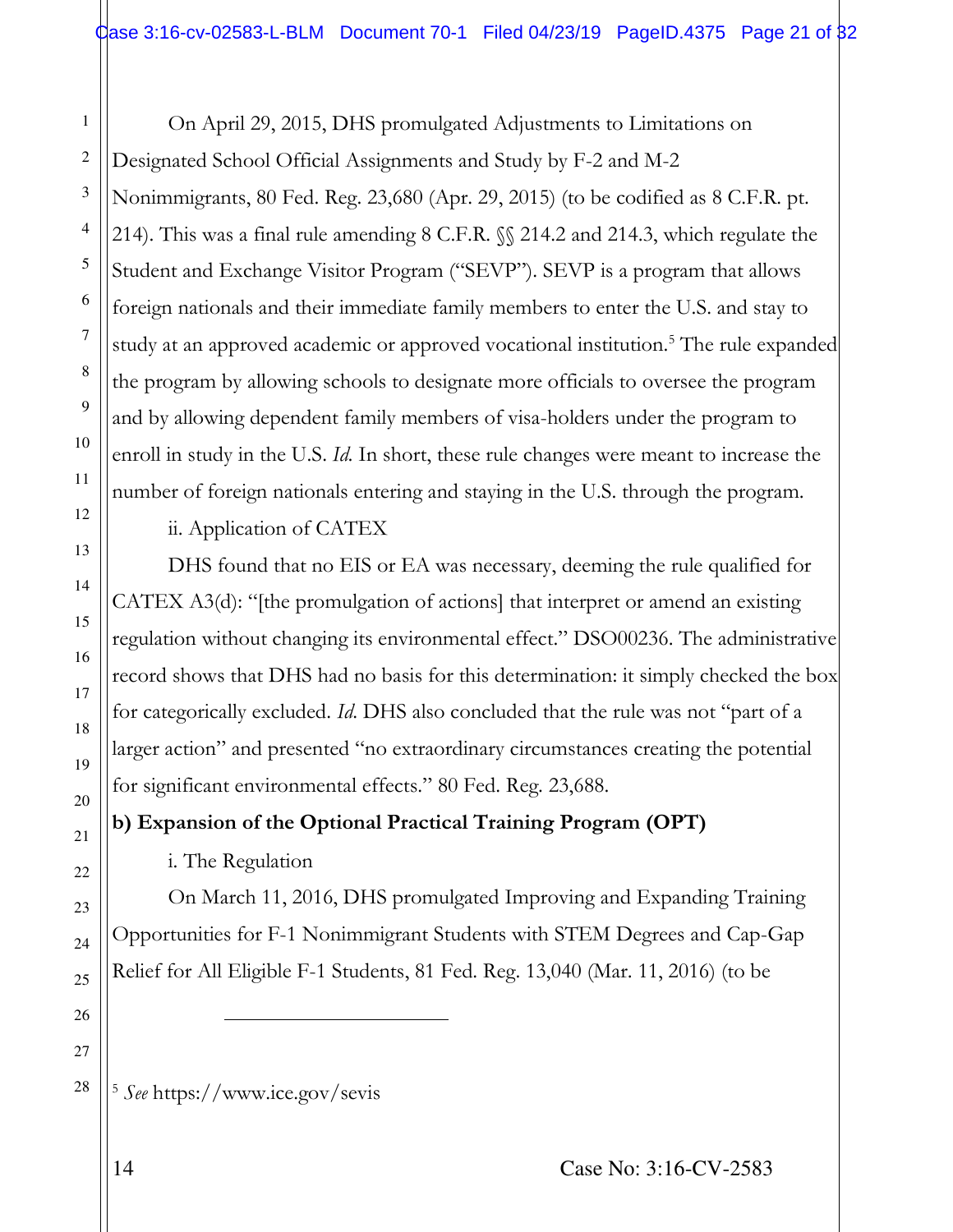codified as 8 C.F.R. pts. 214 and 274a), a final rule amending 8 C.F.R. Parts 214 and 274a, which allow foreign nationals studying science, technology, engineering, or mathematics (STEM) in the U.S. on a student visa to remain in the country after graduation for "optional practical training" (the "OPT" program). 81 Fed. Reg. 13,039. The rule expanded the program by lengthening the time that foreign nationals can remain in the U.S. after graduation. *Id*. This rule change therefore has the potential to induce foreign nationals to legally remain in the U.S. for a longer period of time than was previously the case.

#### ii. Application of CATEX

DHS found no EA or EIS was necessary, deeming that the rule qualified for CATEX A3(a): "[the promulgation of rules] of a strictly administrative or procedural nature," and CATEX A3(d): "[promulgation of rules] that interpret or amend an existing regulation without changing its environmental effect." 81 Fed. Reg. 13,117. DHS also found that the rule was "not part of a larger action" and "presents no extraordinary circumstances creating the potential for significant environmental effects." *Id*.

## **c) Adoption of increased flexibility for employment programs**

#### i. The Regulation

On November 18, 2016 DHS promulgated Retention of EB-1, EB-2, and EB-3 Immigrant Workers and Program Improvements Affecting High-Skilled Nonimmigrant Workers, 81 Fed. Reg. 82,398 (Nov. 18, 2016) (to be codified as 8 C.F.R. pts. 204, 205, 214, 245, and 274a), a final rule amending "its regulations related to certain employment-based immigrant and nonimmigrant visa programs." *Id.* With this rule, DHS gave increased flexibility and mobility to foreign nationals in the U.S. for employment based visas, in order to "encourage nonimmigrant workers to remain in the United States" *Id*. at 82,468.

1

2

3

4

5

6

7

8

9

10

11

12

13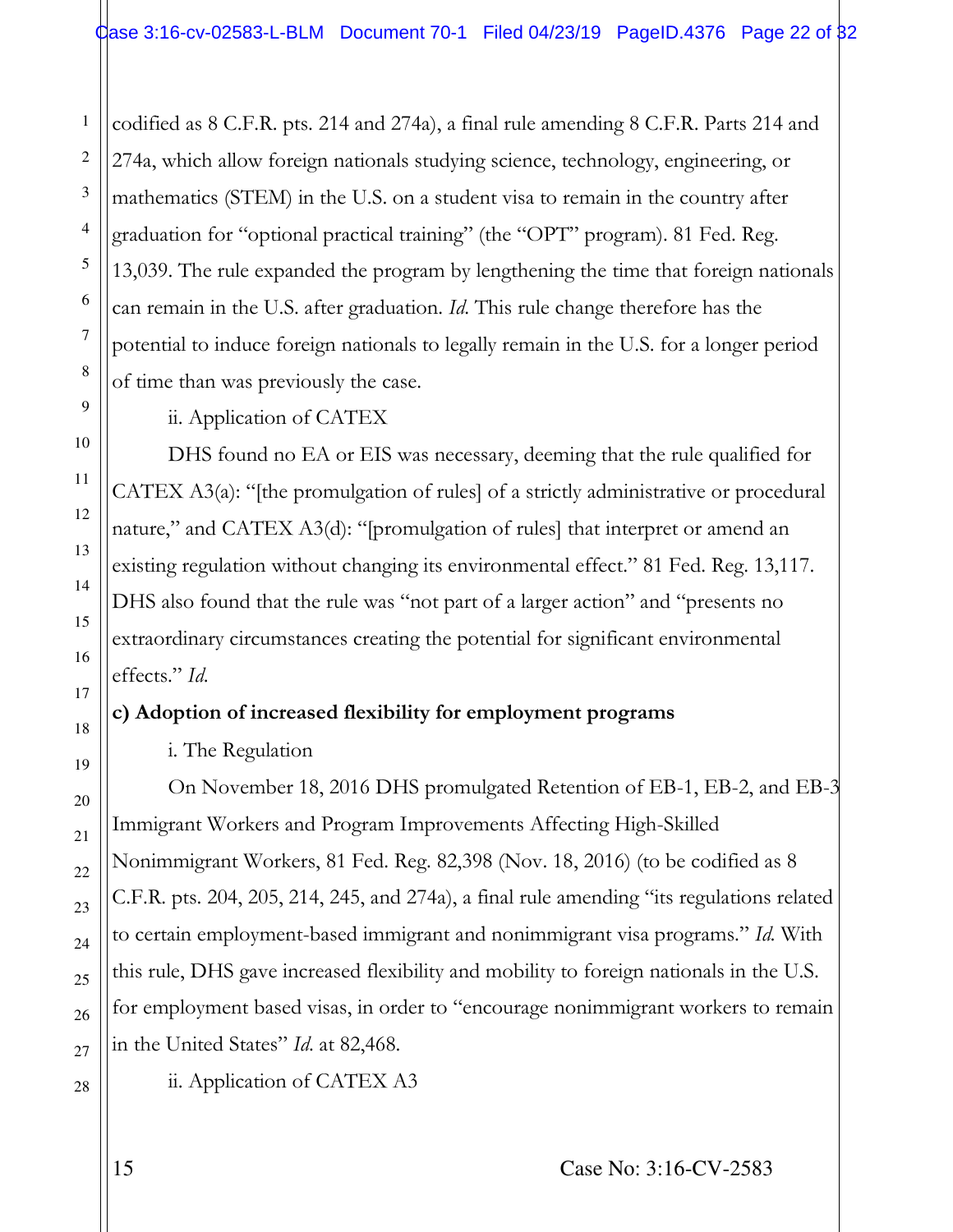DHS invoked A3(d): "[promulgation of rules] that interpret or amend an existing regulation without changing its environmental effect." DHS found that "this rule affects current participants in immigration programs by codifying existing policies and procedures and making amendments to DHS regulations designed to improve its existing programs." *Id*. at 82,475. DHS also found that the rule was not part of a larger action and presented no extraordinary circumstances creating the potential for significant environmental effects because it "does not introduce new populations that may have an impact on the environment." *Id*.

#### **d) Creation of International Entrepreneur Program**

i. The Regulation

On January 17, 2017, DHS promulgated the International Entrepreneur Rule, 82 Fed. Reg. 5,238 (January 17, 2017) (to be codified as 8 C.F.R. pts. 103, 212, and 274a), which created a new program for "international entrepreneurs" to remain in the U.S. By the rule, DHS allowed certain individuals to remain in the country if they met certain new criteria. This rule is akin to creating a new visa by regulation.

ii. Application of CATEX

DHS found that this rule "fit within" CATEX A3(a), "for rules strictly of an administrative or procedural nature" and A3(d), "for rules that interpret or amend an existing regulation without changing its environmental effect." *Id*. at 5284. DHS found the rule was not part of a larger action and presented no extraordinary circumstances creating the potential for significant environmental effects. *Id*.

**2) Legal Standard: requirements for the application of categorical exclusions** 

CEQ defines "categorical exclusion" to mean, in relevant part:

a category of actions which do not individually or cumulatively have a significant effect on the human environment and which have been found to have no such effect in procedures adopted by a Federal agency in implementation of these regulations. . . .

1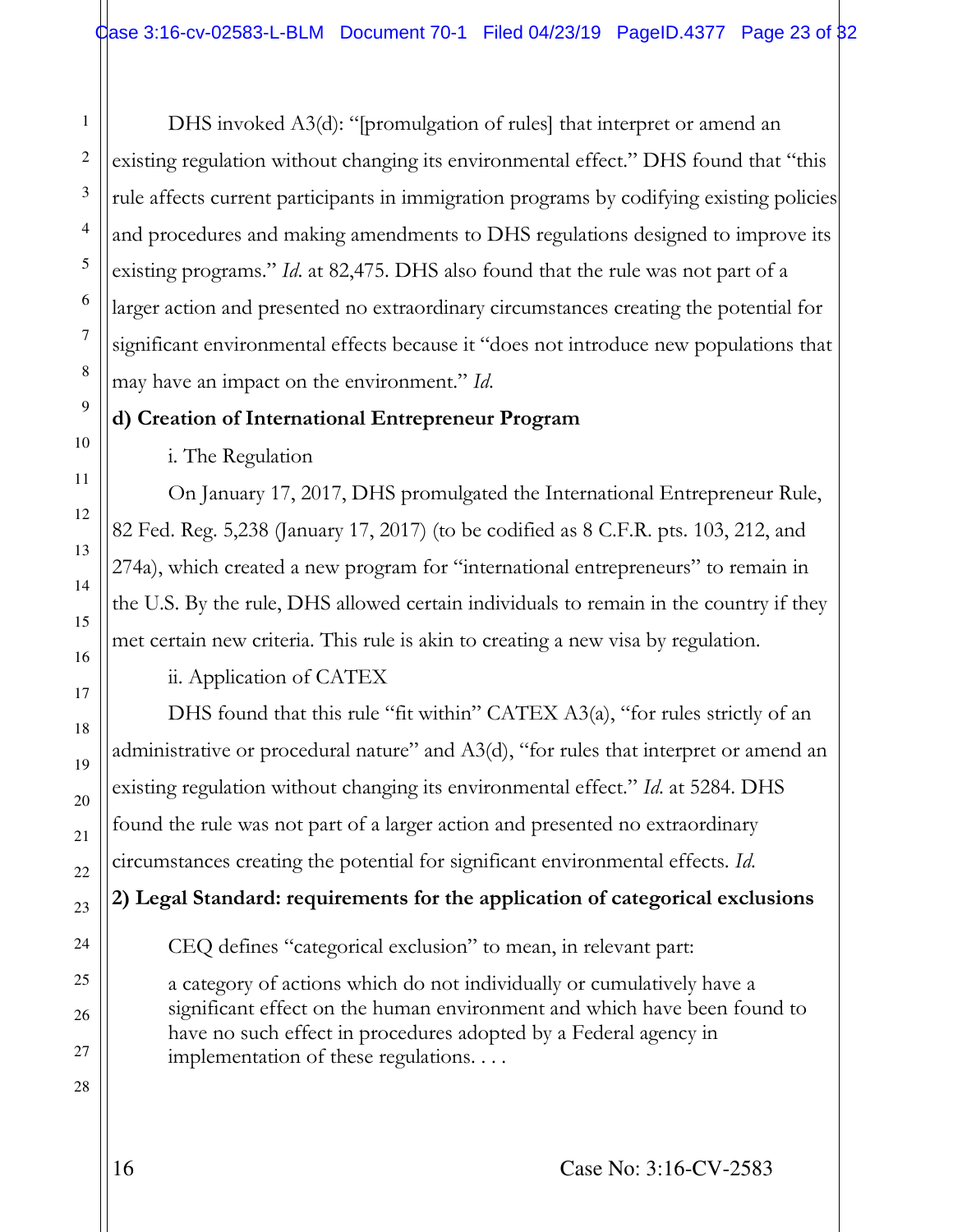40 C.F.R. 1508.4.(28). Ninth Circuit precedent is clear that the courts must not allow an agency to perfunctorily cite a categorical exclusion as its sole compliance with NEPA before adopting an action. *See, e.g*., *Bosworth*, 510 F.3d at 1026; *Alaska Ctr.*, 189 F.3d at 859 ("When an agency decides to proceed with an action in the absence of an EA or an EIS, the agency must adequately explain its decision."); *see also Jones v. Gordon*, 792 F.2d 821, 828 (9th Cir. 1986). The "[a]pplication of a categorical exclusion is not an exemption from NEPA; rather, it is a form of NEPA compliance, albeit one that requires less than where an environmental impact statement or an environmental assessment is necessary." *Ctr. for Biological Diversity v. Salazar*, 706 F.3d 1085, 1096 (9th Cir. 2013). While a categorical exclusion has the potential to streamline analysis, an agency cannot merely cite to it in order to completely avoid analysis of an action; NEPA thus requires an agency to provide a reasoned explanation why the proposed action "do[es] not individually or cumulatively have a significant effect on the human environment." 40 C.F.R. 1508.4(28). If an agency could shield any action from review by simply claiming it fits into a categorical exclusion, NEPA would be a rendered a toothless statute. *See, e.g*., *Steamboaters*, 759 F.2d at 1393. "An agency cannot avoid its statutory responsibilities under NEPA merely by asserting that an activity it wishes to pursue will have an insignificant effect on the environment. The agency must supply a convincing statement of reasons why potential effects are insignificant." *Id.* at 1393*[.](http://www.westlaw.com/Link/Document/FullText?findType=Y&serNum=1985123532&pubNum=350&originatingDoc=I4c17dc0c94af11d9a707f4371c9c34f0&refType=RP&fi=co_pp_sp_350_1393&originationContext=document&vr=3.0&rs=cblt1.0&transitionType=DocumentItem&contextData=(sc.DocLink)#co_pp_sp_350_1393)* Without such a statement, the court cannot tell if the agency took a "hard look" at the action. *Id*. *See, e.g*., *[Save Our Ten Acres v. Kreger](https://1.next.westlaw.com/Link/Document/FullText?findType=Y&serNum=1973108291&pubNum=350&originatingDoc=Icd23d6c5931311d993e6d35cc61aab4a&refType=RP&fi=co_pp_sp_350_466&originationContext=document&transitionType=DocumentItem&contextData=(sc.Search)#co_pp_sp_350_466)*[, 472 F.2d 463, 466 \(5th Cir. 1973\)](https://1.next.westlaw.com/Link/Document/FullText?findType=Y&serNum=1973108291&pubNum=350&originatingDoc=Icd23d6c5931311d993e6d35cc61aab4a&refType=RP&fi=co_pp_sp_350_466&originationContext=document&transitionType=DocumentItem&contextData=(sc.Search)#co_pp_sp_350_466) ("The spirit of [NEPA] would die aborning if a facile, ex parte decision that the project was minor or did not significantly affect the environment were too well shielded from impartial review.").

28 Scoping is necessary to determine if the agency's reasons for applying the categorical exclusion are reasonable. "In determining the propriety of the use of a CE, the agency is required to utilize what is referred to as a 'scoping process' to 'determine

1

2

3

4

5

6

7

8

9

10

11

12

13

14

15

16

17

18

19

20

21

22

23

24

25

26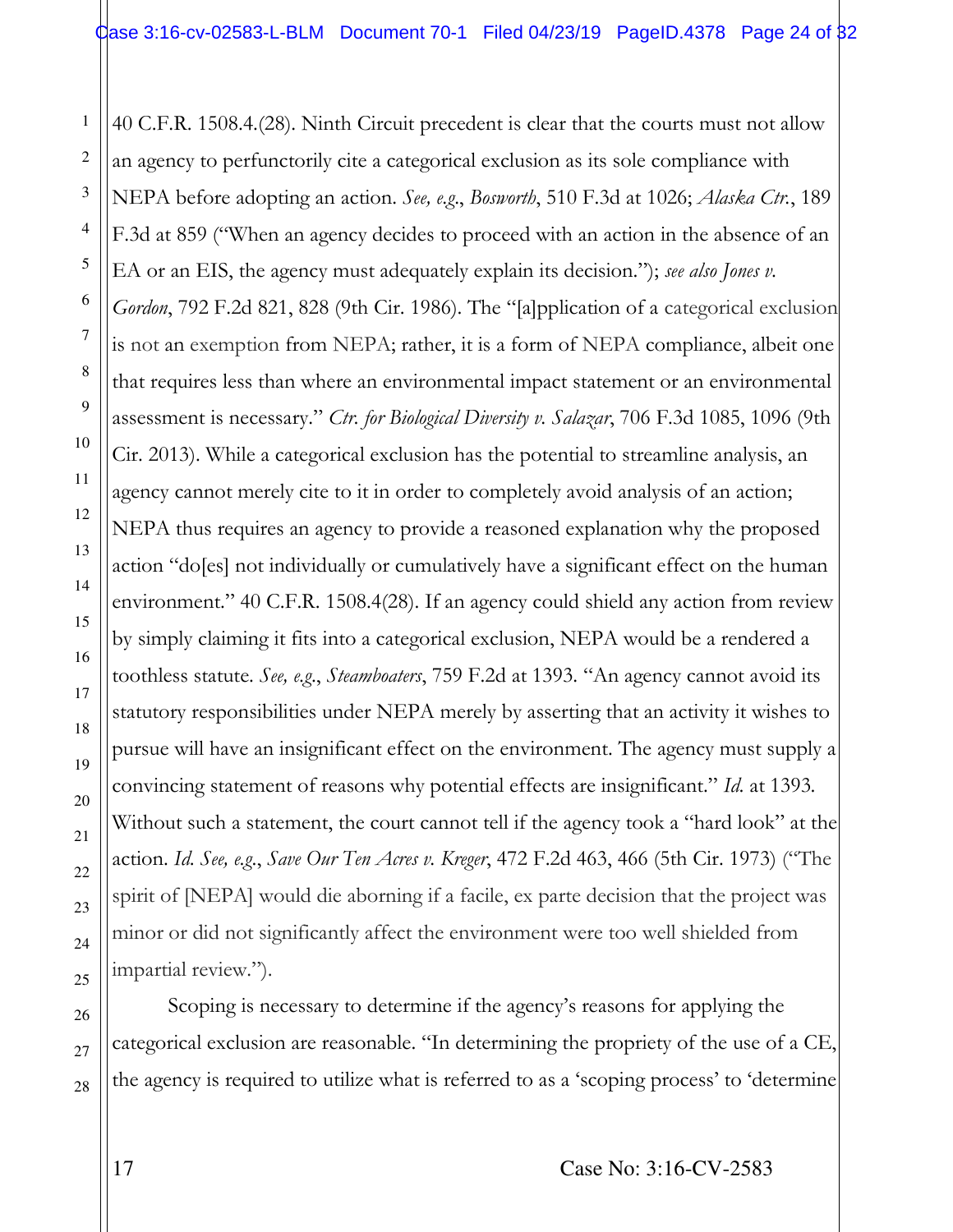the scope of the issues to be addressed and for identifying the significant issues related to a proposed action.'" *Citizens for Better Forestry v. U.S. Dep't of Agric.*, 481 F. Supp. 2d 1059, 1081 (N.D. Cal. 2007). Application of a categorical exclusion is "inappropriate" if there is the possibility that an action *may* have a significant environmental effect. *Id*. at 1087. This scoping must include cumulative impacts and not solely individual impacts. "The cumulative impact analysis must be more than perfunctory; it must provide a useful analysis of the cumulative impacts of past, present, and future projects." *Bosworth*, 510 F.3d at 1030.

The agency must also conduct a meaningful analysis, and "provide procedures for determining whether extraordinary circumstances exist, such that the action, though 'normally excluded' from full NEPA analysis, 'may have a significant environmental effect.'" *Salazar*, 706 F.3d at 1096 (citing 40 C.F.R. § 1508.4). That is, at some point before the application of the categorical exclusion, the agency must be able to point to some sort of evaluation process (in which the outcome is not preordained) in order to reasonably determine whether the proposed action does have the potential for environmental impacts even though other actions fitting into the category do not. At the heart of NEPA is the requirement that evaluation of environmental considerations must occur early in the process of agency decisionmaking. *See* 40 CFR **§** 1501.2. As with the preparation of an EIS or an EA, the application of a categorical exclusion should not take place long after the action has been initiated.

While NEPA allows agencies to use prior analysis to streamline subsequent compliance, the agency can only cite to such previous compliance if it was actually performed. CEQ regulations expressly permit "tiering," that is, "avoiding detailed discussion by referring to another document containing the required discussion." *Kern*, 284 F.3d at 1073. CEQ provides, in relevant part: "[a]gencies are encouraged to tier their environmental impact statements to eliminate repetitive discussions of the same

1

2

3

4

5

6

7

8

9

10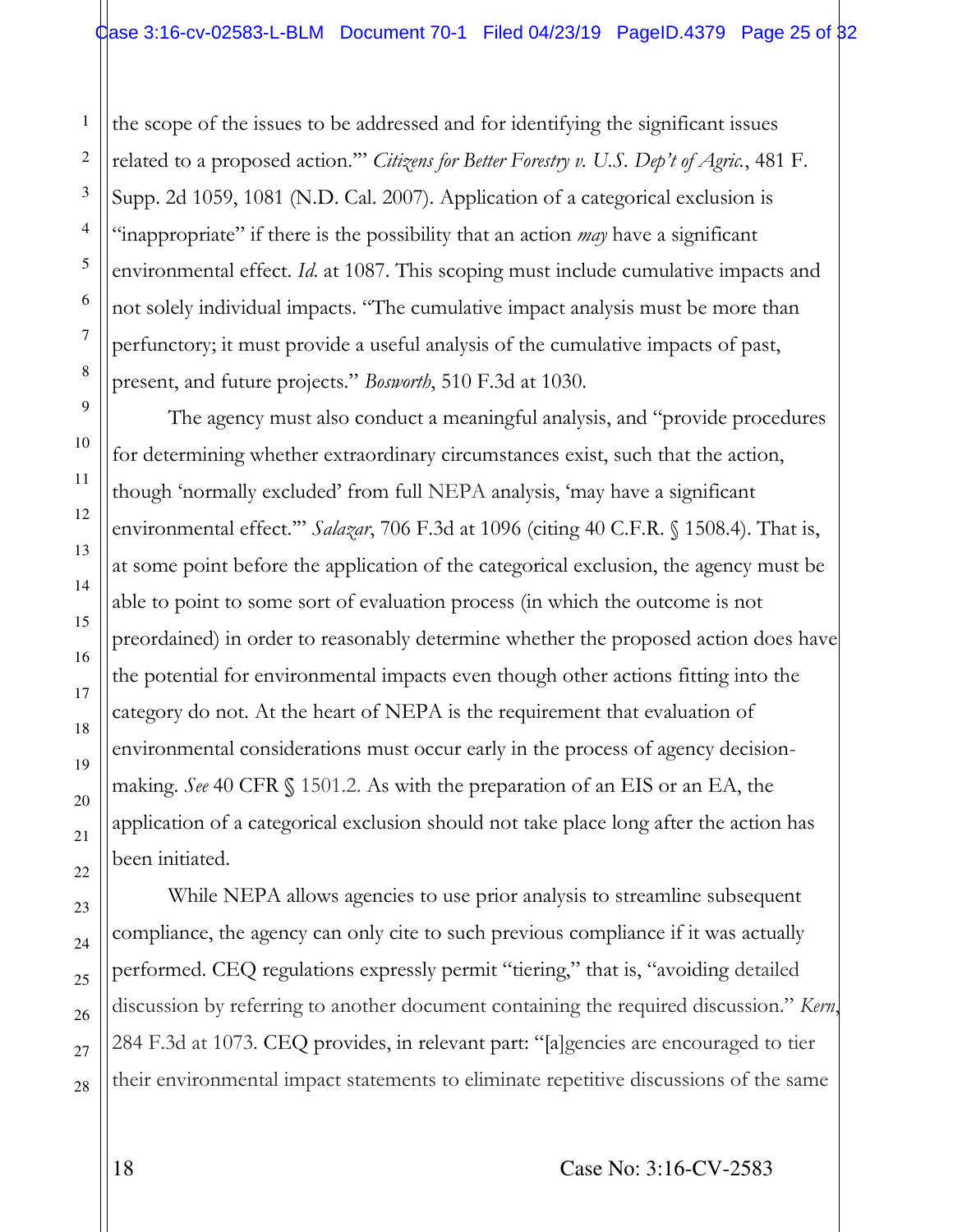issues and to focus on the actual issues ripe for decision at each level of environmental review." 40 C.F.R. § 1502.20. "However, tiering to a document that has not itself been subject to NEPA review is not permitted, for it circumvents the purpose of NEPA." *Kern,* 284 F.3d at 1073. *See* 43 C.F.R. § 46.140. Likewise, the application of a categorical exclusion to an update of a regulation that was never submitted to prior NEPA compliance would circumvent the Act.

# **3) DHS's four invocations of CATEX A3 are arbitrary and capricious. a) DHS employs circular reasoning in its applications of CATEX A3.**

DHS states its actions have no environmental impact because they fit into categorical exclusions. 80 Fed. Reg. 23,680; 81 Fed. Reg. 13,040; 81 Fed. Reg. 82,398; 82 Fed. Reg. 5,238. By definition, categorical exclusions have no environmental impact. Therefore, to say that an action has no significant impact on the environment simply because DHS places it into a categorical exclusion is to express a tautology. Relying upon such a cynical tautology undercuts NEPA, rendering compliance a hollow exercise. DHS's application of CATEX A3 in the case at bar perfectly illustrates an agency avoiding "its statutory responsibilities under NEPA merely by asserting" the action has no environmental significance. *Steamboaters,* 759 F.2d at 1393. *See, e.g.*, *Brady Campaign to Prevent Gun Violence v. Salazar*, 612 F. Supp. 2d 1, 7 (D.D.C. 2009) ("By relying on this tautology, Defendants . . . abdicated their Congressionallymandated obligation to evaluate all reasonably foreseeable environmental impacts . . . ."). The record therefore shows that DHS failed to engage in meaningful reasoning or provide a factual basis for its applications of the categorical exclusion, violating Ninth Circuit standards.

## **b) DHS's improper reliance on CATEX A3(a)**

DHS invoked CATEX A3(a), rules that are "strictly administrative or procedural," to categorically exclude two rules that made substantive changes to the

1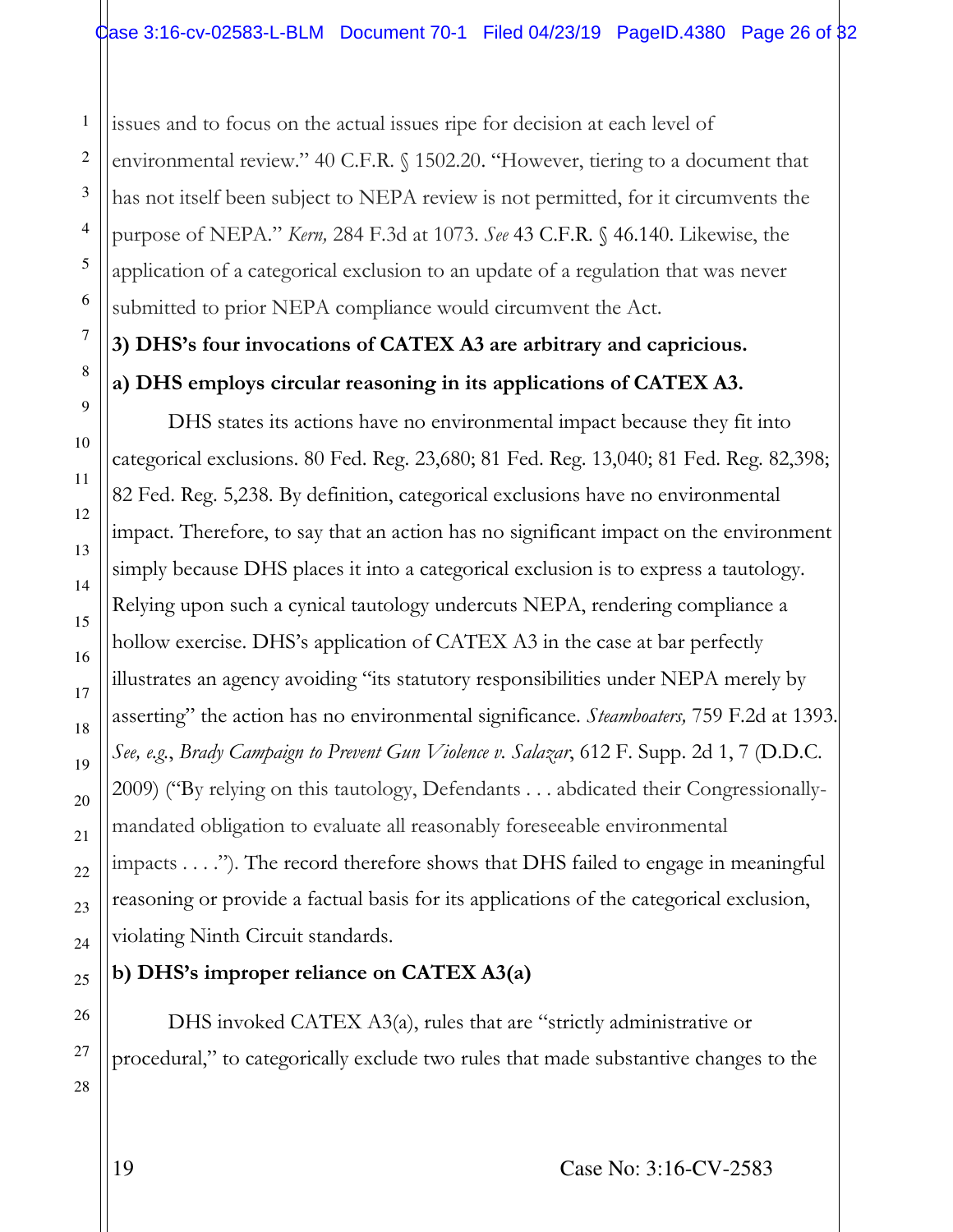conditions upon which foreign nationals may enter and remain in the country. 81 Fed. Reg. at 13117 and 82 Fed. Reg. 5284. One changed the length of time that foreign nationals in the U.S. could legally remain under the "Optional Practical Training" program, and the other created a new program with a whole set of defined criteria by which foreign nationals could enter and stay in the U.S. This new rule de facto established a new visa category. Yet expanding the length of stays of foreign nationals and creating new criteria allowing foreign nationals to remain in the country has reasonably foreseeable potential to cause U.S. population growth, which indisputably impacts the human environment. Nonetheless, DHS does not provide any limiting principle to the application of rules it deems "strictly administrative or procedural," suggesting that any rule promulgated by DHS could reasonably fit within this categorical exclusion.

#### **c) DHS's improper reliance on CATEX A3(d)**

For each of the four rule-making actions at issue, DHS invokes CATEX A3(d), which applies to "rules that interpret or amend an existing regulation without changing its environmental effect." 80 Fed. Reg at 23,688.; 81 Fed. Reg. at 13,117; 81 Fed. Reg. at 82,475; 82 Fed. Reg. at 5,284. However, none of these existing regulations underwent *any* form of NEPA compliance, even during the citation of a categorical exclusion. DHS cannot use a categorical exclusion on an update to an existing regulation when that underlying regulation never received any NEPA compliance in the first place.

A categorical exclusion is not an exemption from NEPA compliance: it is a form of NEPA compliance. S*alazar*, 706 F.3d at 1096. Consistent with NEPA's statutory purpose, NEPA compliance must happen before action is taken, not post hoc after a decision on the action has been taken. "Post hoc examination" would "frustrate the fundamental purpose of NEPA." *Bosworth*, 510 F.3d at 1026. *See also* 40 C.F.R. § 1501.2 ("Apply NEPA early in the process. Agencies shall integrate the

1

2

3

4

5

6

7

8

9

10

11

12

13

14

15

16

17

18

19

20

21

22

23

24

25

26

27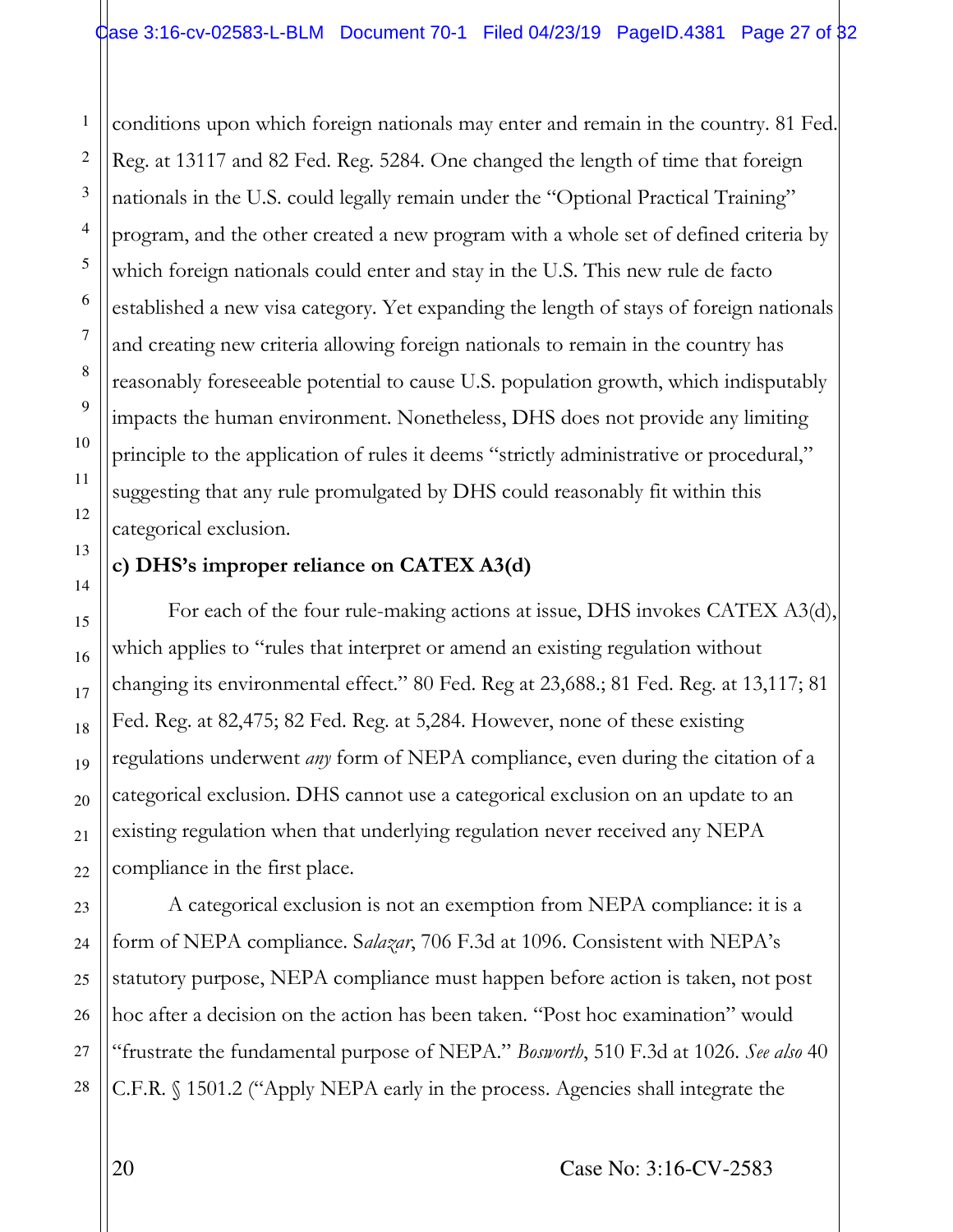NEPA process with other planning at the earliest possible time to insure that planning and decisions reflect environmental values, to avoid delays later in the process, and to head off potential conflicts."). Yet the regulations at issue were all updates of regulations that never underwent NEPA compliance, even the least extensive type of NEPA compliance, the invocation of a categorical exclusion. Therefore, while DHS claims that these regulations do not change the environment impact of the existing regulation, there is no basis for this assertion. There is no record evidence or analysis supporting this claim. If DHS prepared an EIS, an EA, *or* an application of a categorical exclusion of the existing regulation, there would be documentation present in the administrative record. Such documentation would evince that DHS had a reasoned basis for understanding the environmental impacts of the existing regulation. Because DHS undertook absolutely no NEPA compliance on the existing regulations, DHS cannot now use a categorical exclusion that relies on an understanding of the original impact of the regulation, as CATEX A3(d) does. To do so is to patently "circumvent[] the purpose of NEPA" by relying on prior analysis that never occurred. *Kern*, 284 F.3d at 1073.

#### **d) Invoking a categorical exclusion on these four actions violates DHS's own NEPA procedures, because despite DHS's assertions, each action is a regulatory update that is part of a larger action, namely the existing regulatory framework.**

DHS justifies the application of CATEX A3(d) in each of the four regulatory updates by claiming that these relatively small regulatory updates do not significantly change the environmental impact of the existing regulatory framework. The first change modified the SEVP program. 80 Fed. Reg. 23,680. This update was clearly connected to and a relatively small update to the SEVP program, a large program currently responsible for the presence of about 1.4 million foreign nationals in the

25 26 27

28

1

2

3

4

5

6

7

8

9

10

11

12

13

14

15

16

17

18

19

20

21

22

23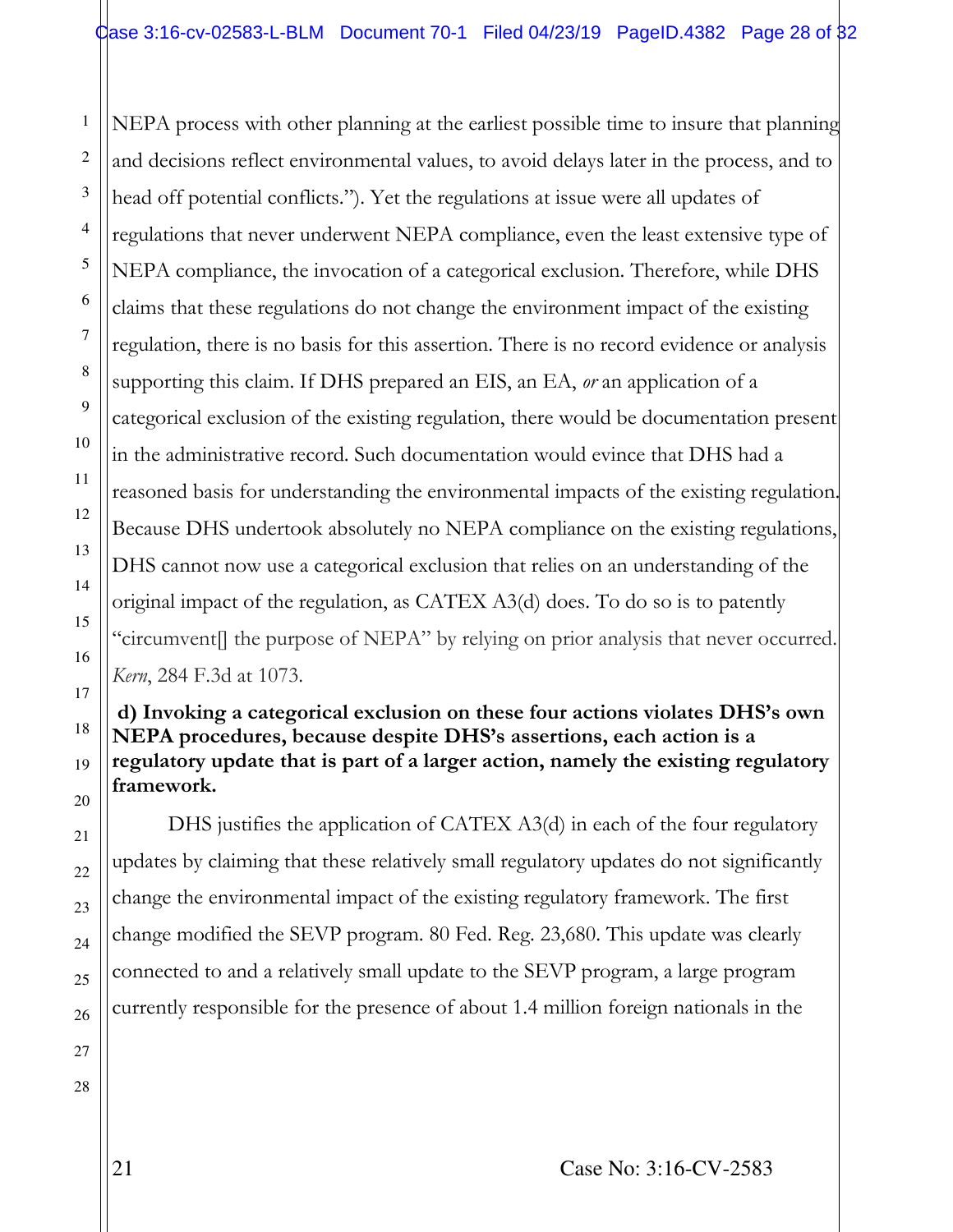U.S.<sup>6</sup> Indeed, if the population of the SEVP program were a city, it would be about the size of San Diego. The second change modified the OPT program (itself part of a larger program, in fact, the SEVP program), which allows foreign nationals to stay in the U.S. for a longer period. Clearly, this rule is a part of, and connected to, the regulatory framework of its larger program. The third change is an amendment increasing the flexibility of DHS's employment programs. This rule clearly is connected to and part of DHS's employment programs, which consist of a regulatory framework larger than this one rule updating it. As DHS explains, "this rule affects current participants in immigration programs by codifying existing policies and procedures to DHS regulations designed to improve its immigration programs." 81 Fed. Reg. 82,475. The amendment is now part of the program. The fourth change is the International Entrepreneur Rule. According to DHS, this rule "provides criteria and procedures for applying the Secretary's existing statutory parole authority to entrepreneurs..." 82 Fed. Reg. 5,284. Clearly, the rule is part of, and connected to, the larger action of "parole authority."

DHS therefore does document that these four rules are components of larger regulations. And clearly, if they were not, DHS would not try to invoke CATEX A3(d) in the first place, as it is for rules that amend existing regulations.

Despite employing factual analysis to argue that these four regulations amend existing regulations, DHS contradictorily concludes with a bare assertion that each of the four rules is "not part of a larger action." 80 Fed. Reg 3,688.; 81 Fed. Reg. 13,117; 81 Fed. Reg. 82,475; 82 Fed. Reg. 5,284. In none of these cases does DHS present

28 <https://www.ice.gov/doclib/sevis/pdf/byTheNumbersApr2018.pdf>

1

2

3

4

5

6

7

8

9

10

11

12

13

14

15

16

17

18

19

20

21

22

23

24

֦

<sup>26</sup> 27 6 The most recent available numbers are from April 2018. *See* U.S. Immigration and Customs Enforcement, *Sevis By the Numbers: Biannual Report on International Student Trends*, April 2018., available at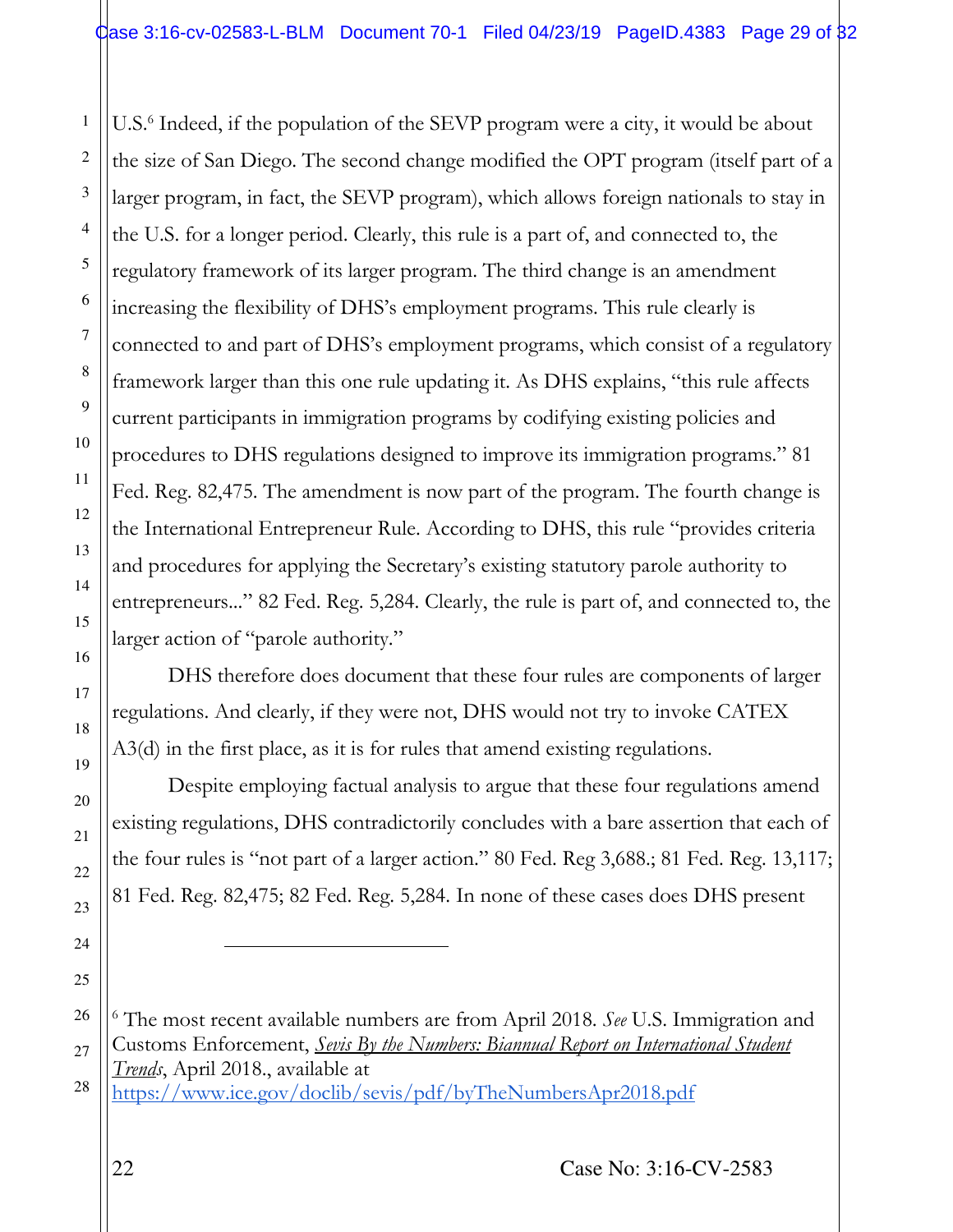reasoned analysis for why the rules are not "part of" the actions (which are in all cases) larger) that they update. These findings appear to be merely perfunctory recitation. Any reasonable interpretation of these four regulatory updates should accept that they are connected and part of larger actions, in most cases, to larger programs.

Unfortunately for DHS, its own NEPA procedures explicitly prevent the application of a categorical exclusion for smaller actions that are part of larger actions. DIR00331. As addressed in the discussion above, DHS considers it inappropriate "to segment a proposed action or connected actions by division into smaller parts in order to avoid a more extensive evaluation of the potential for environmental impacts under NEPA." *Id*. But this is exactly what DHS impermissibly did. DHS's analysis of each of the four regulatory updates shows that these regulatory updates are indeed connected to the regulations they amend. Therefore, under DHS's own NEPA procedures, these invocations of categorical exclusions are improper segmentation under NEPA. DHS violated its own NEPA rule.

**e) By initiating a categorical exclusion with no original NEPA analysis and which segments the impacts of connected actions, DHS has improperly avoided analyzing the cumulative effect of growth-inducing impacts of these actions.** 

On each of these occasions, DHS took an action that has the potential to expand the population of the U.S. Cumulatively, actions that substantially expand the population of the U.S. have the potential to significantly impact the environment, which is why such population growth is a primary concern of NEPA 42 U.S.C. § 4331 *et seq.* DHS claims that these regulations are not part of a larger action, and that there are no extraordinary circumstances that would cause environmental effects, but it points to no factual basis for considering that these immigration-related actions are not part of a larger system that has tremendous environmental repercussions by increasing the U.S. population by tens of millions of people. Other federal agencies routinely include potential population growth impacts in their NEPA analysis, as

1

2

3

4

5

6

7

8

9

10

11

12

13

14

15

16

17

18

19

20

21

22

23

24

25

26

27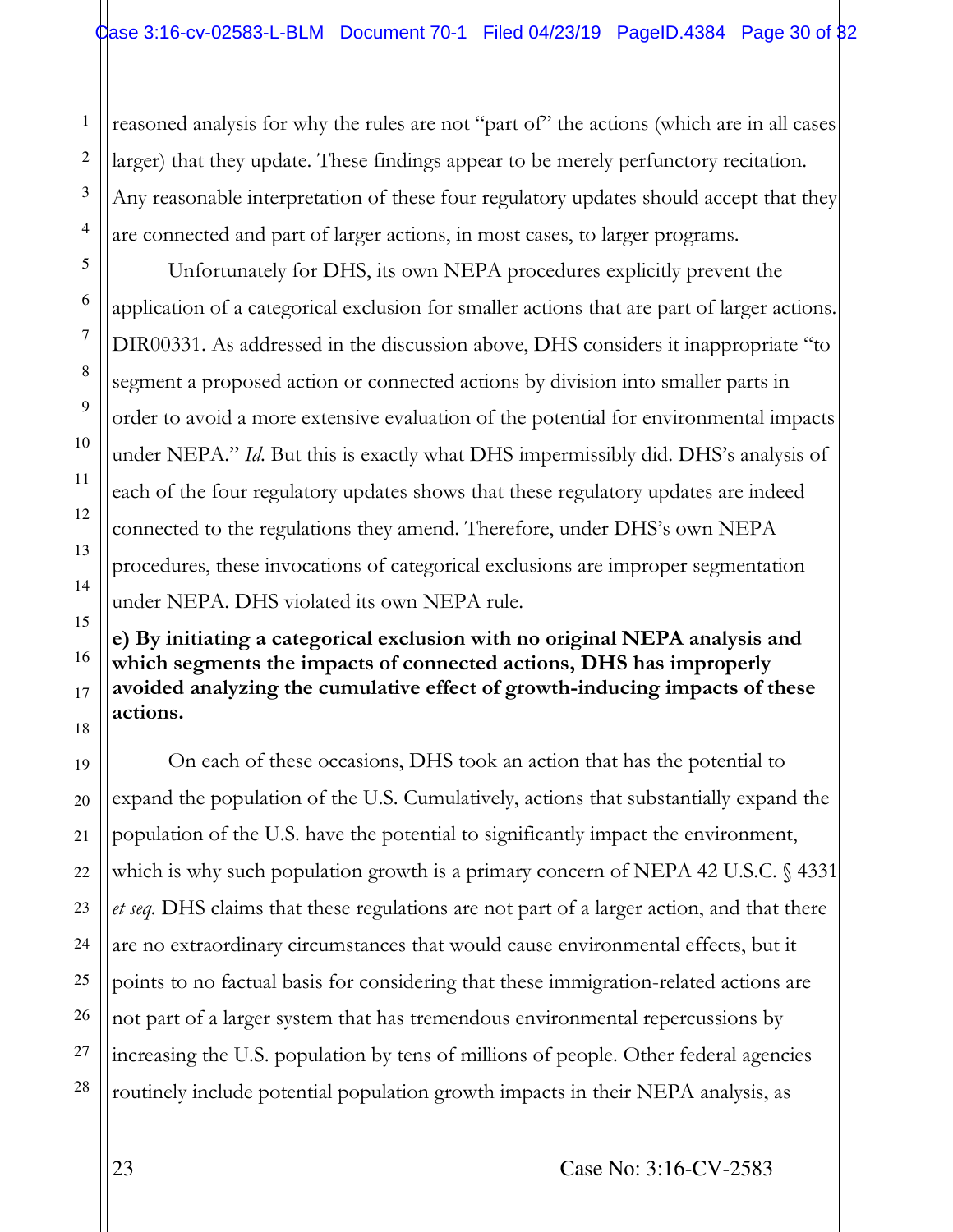discussed above. It is unknown why DHS refuses to engage in such NEPA compliance.

**C. The Plaintiff is entitled to Summary Judgment on Count V.** 

## **1. Requirements for FONSIs**

When evaluating an EA under the appropriate standard under NEPA, a "court must determine whether the agencies that prepared the EA took a 'hard look' at the environmental consequences of the proposed action." *Anderson v. Evans*, 371 F.3d 475, 486 (9th Cir. 2004). If the agency concludes with a FONSI, the EA "must provide sufficient information and detail to demonstrate that the agency took the required 'hard look' at the environmental consequences of the project before concluding that those impacts were insignificant." *Sierra Nevada Forest Protection Campaign v. Weingardt*, 376 F. Supp. 2d 984, 990-91 (E.D. Cal. 2005). Given that agencies conduct far more EAs than EISs, EAs are clearly required to weigh "the additive effect of many incremental environmental encroachments" rather than ignore cumulative impacts. *Native Ecosystems*, 304 F.3d at 896. To prevail on the claim that a federal agency was required to prepare an EIS, the plaintiff need not demonstrate that significant effects will occur. A showing that there are "'*substantial questions* whether a project may have a significant effect' on the environment" is sufficient. *Blue Mountains*, *Biodiversity Project v*. *Blackwood*, 161 F.3d 1208, 1212 (9th Cir 1998).

# **2. The administrative record shows the June 2, 2014 FONSI fails to meet NEPA's requirements.**

DHS's EA for the June 2, 2014 "Response to the Influx of Unaccompanied Alien Children" was arbitrary and capricious because it "entirely failed to consider" an important aspect of the problem. *See Motor Vehicle Mfrs. Ass'n*, 463 U.S. at 43. A review of the administrative record reveals that DHS only considered the environmental effects of the *detention center* it planned to build in Texas to hold minors and families